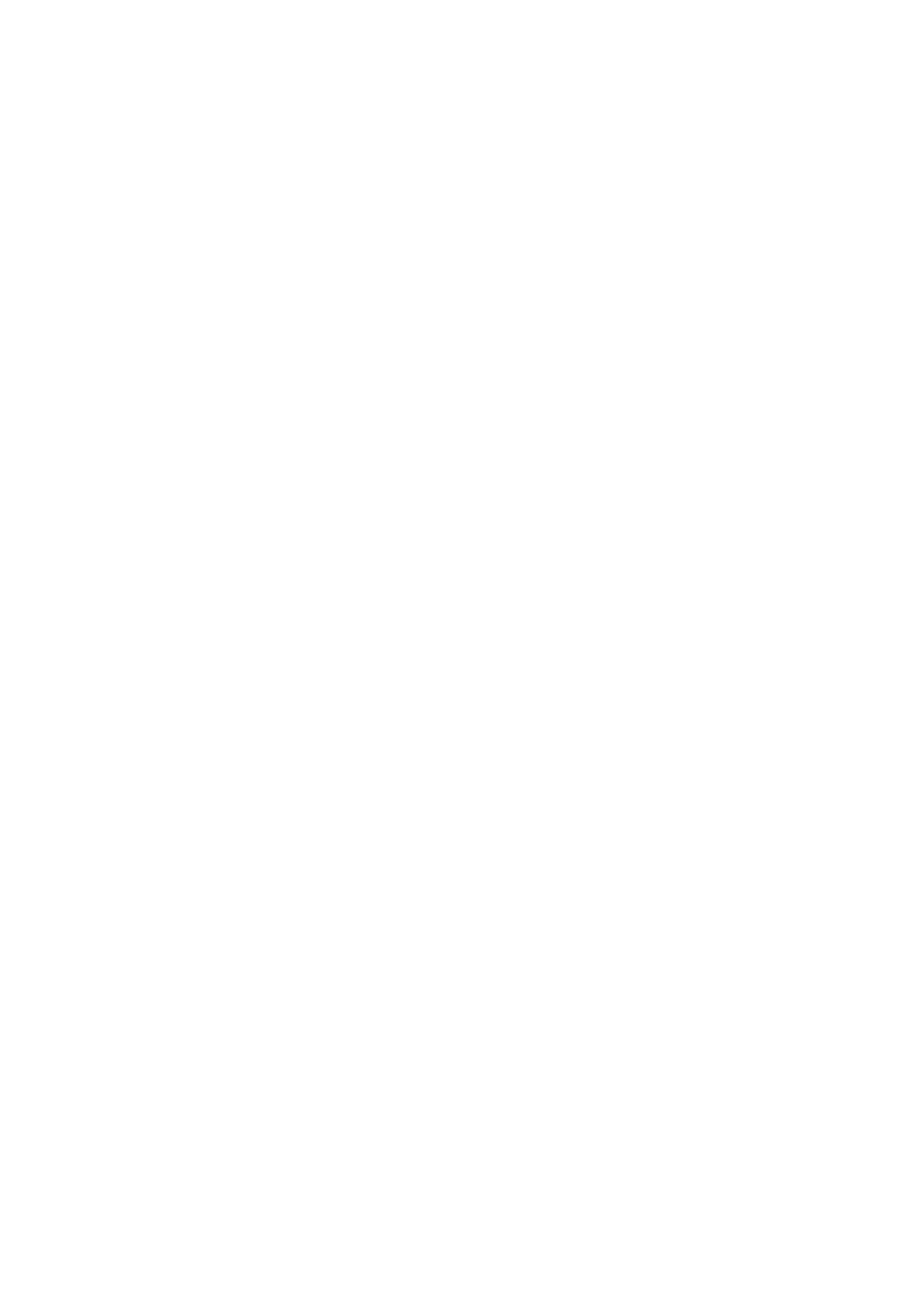## Preface

Based on the Austrian Federal Constitution the Austrian Ombudsman Board has independently and impartially controlled national, provincial and municipial public administration since 1977. Once a year its members submit a report to the National Council and the Federal Council outlining the institution's work, priorities and main findings throughout the past year.

The present volume is a short version of the annual report 2008 compiled in German and consists of a general section, which outlines the activities of the three members of the Austrian Ombudsman Board. All key data such as statistics on investigative proceedings and the number of cases can be found in this section. Section two gives an overview of the international activities of the institution which covers a broard range from the International Ombudsman Institute to the Council of Europe and bilateral contacts.

In addition, section three of the report focuses on human rights. Already since 2001 the Austrian Ombudsman Board adds a specific chapter on human rights to its annual reports. In this context the present report also deals with legal problems relating to human rights which the Ombudsman Board had to solve in 2008 when assessing complaints about administrative misconduct and infringements of legal provisions by public authorities. Cases touching upon the fundamental constitutional requirements of the Federal Constitution are as well considered as complaints on the principle of equality, data protection and the right to respect for private and family life. Different aspects of discrimination such as discrimination based on religion, nationality or ethnicity are covered as well.

Both the original report written in German and the English translation are available free of charge from the Office of the Austrian Ombudsman Board (Volksanwaltschaft) and can be downloaded from the institution's website www.volksanwaltschaft.gv.at.

> Ombudsman Dr. Peter Kostelka Ombudswoman Dr. Gertrude Brinek Ombudswoman Mag.<sup>a</sup> Terezija Stoisits

Vienna, October 2009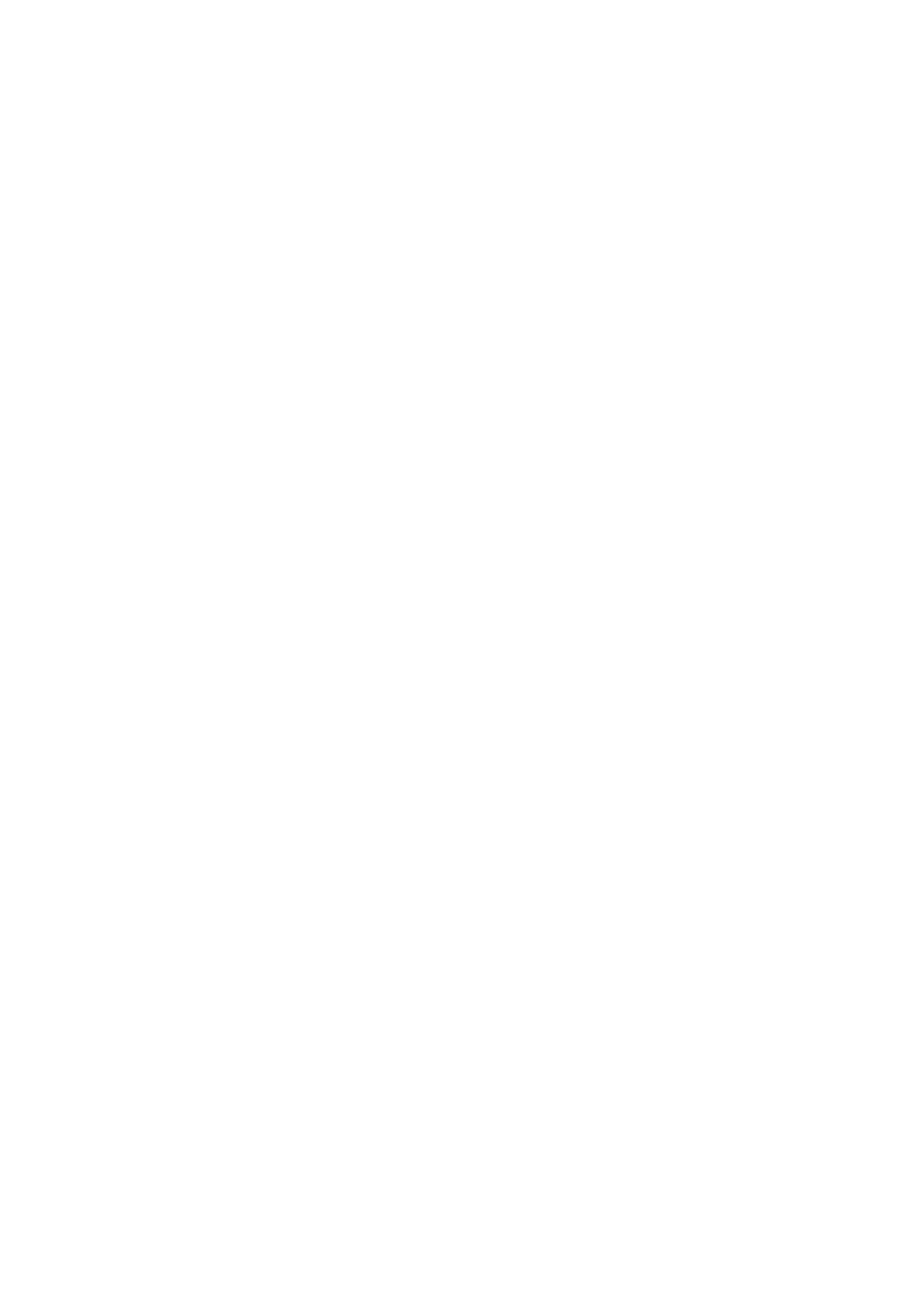## Table of Contents

| 1.          |                                                                 | 5  |
|-------------|-----------------------------------------------------------------|----|
| <u>1.1.</u> |                                                                 | 5  |
| 1.2.        |                                                                 | 6  |
| 1.3.        |                                                                 | 11 |
| 2.          |                                                                 | 13 |
| 2.1.        |                                                                 | 13 |
| 2.2.        |                                                                 | 13 |
| 2.3.        |                                                                 | 14 |
| 2.4.        |                                                                 | 15 |
| 2.5.        |                                                                 | 15 |
|             |                                                                 |    |
| 3.          |                                                                 | 17 |
| 3.1.        | FUNDAMENTAL CONSTITUTIONAL REQUIREMENTS OF THE FEDERAL          | 17 |
| 3.1.1.      |                                                                 | 17 |
| 3.1.2.      |                                                                 | 18 |
| 3.1.3.      |                                                                 | 18 |
| 3.1.4.      | Does the Provincial Government of Styria withhold subsidies for | 19 |
| 3.2.        |                                                                 | 20 |
| 3.2.1.      |                                                                 | 20 |
| 3.3.        |                                                                 | 21 |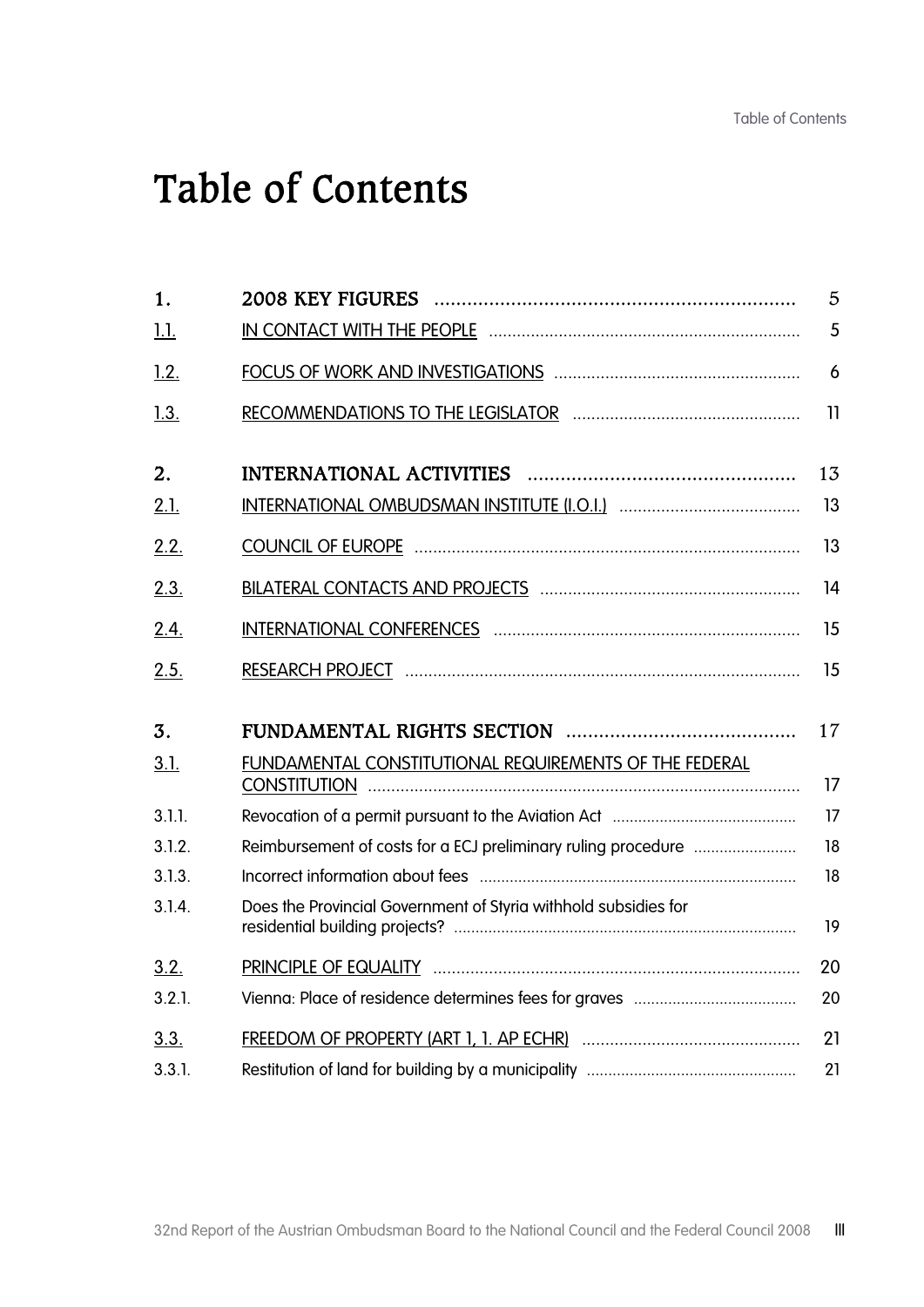| 3.4.        |                                                                   | 22 |
|-------------|-------------------------------------------------------------------|----|
| 3.4.1.      |                                                                   | 22 |
| 3.4.2.      |                                                                   | 23 |
| 3.5.        |                                                                   | 24 |
| 3.5.1.      |                                                                   | 24 |
| <u>3.6.</u> | RIGHT TO RESPECT FOR PRIVATE AND FAMILY LIFE (ART. 8 ECHR)        | 25 |
| $3.6.1$ .   |                                                                   | 25 |
| 3.6.2.      |                                                                   | 26 |
| <u>3.7.</u> |                                                                   | 27 |
| 3.7.1.      |                                                                   | 27 |
| $3.7.1.1$ . | Families of foreign citizenship have problems receiving family    | 27 |
| 3.7.1.2.    | Discrimination and violation of EC law: Carinthian baby allowance | 28 |
| 3.7.1.3.    |                                                                   | 29 |
| 3.7.2.      |                                                                   | 30 |
| $3.7.2.1$ . |                                                                   | 30 |
| 3.7.3.      | Discrimination based on lacking communication infrastructure      | 32 |
| 3.7.3.1     |                                                                   | 32 |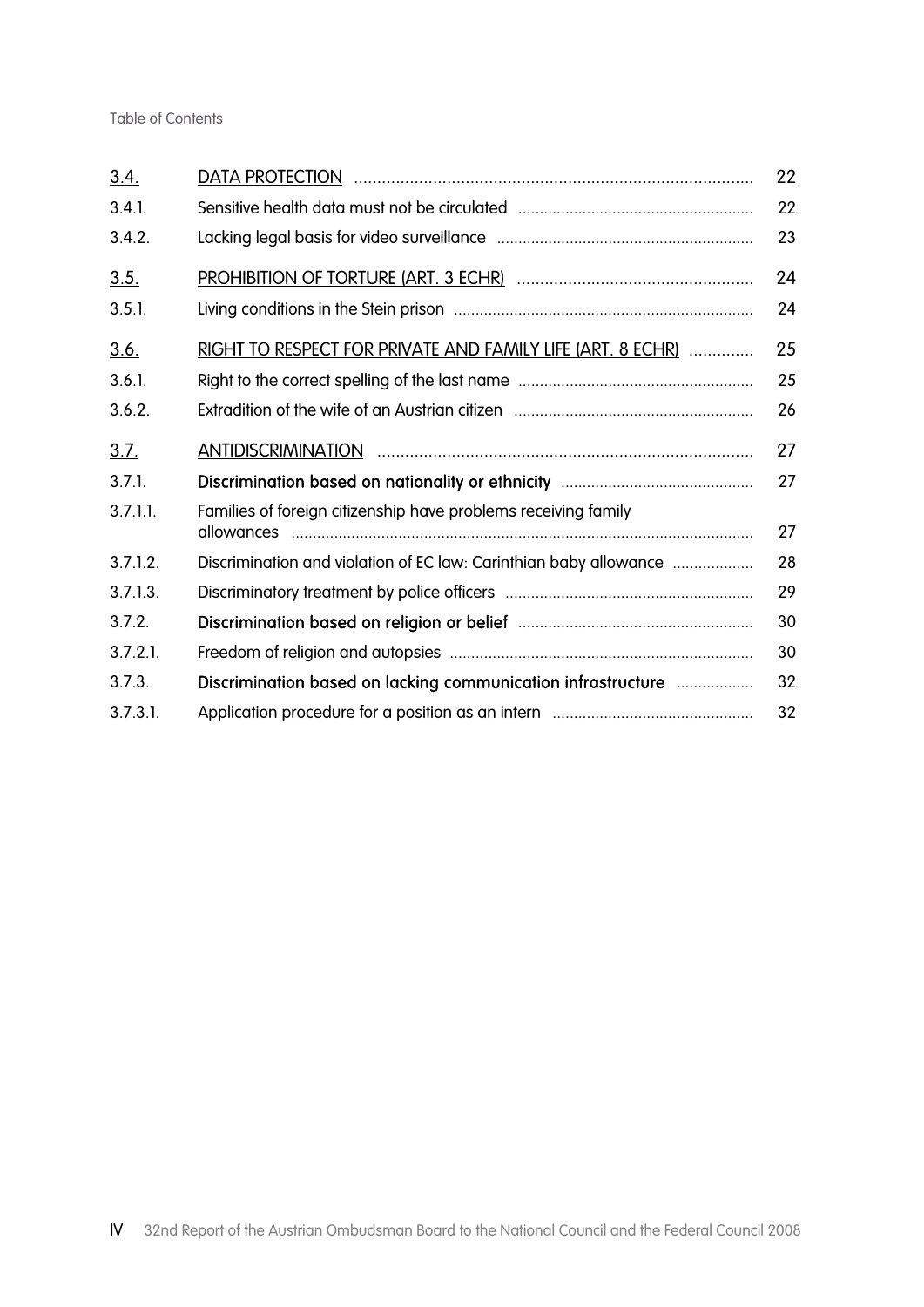## 1. 2008 key figures

### 1.1. In contact with the people

People who would like to complain about public authorities or need information can easily contact the Austrian Ombudsman Board (AOB) in person, by phone or in writing at any time. Written correspondence with people seeking advice was particularly intensive in 2008: Around 7,900 letters arrived at Singerstrasse and nearly 6,300 persons sent emails. In total, the correspondence of the AOB with persons suspecting a case of maladministration amounted to a considerable 19,100 pieces of correspondence. Nearly 8,000 letters and e-mails were exchanged with authorities on a federal, provincial and municipal level. 7,900 letters and 6,300 e-mails

The consultation days held throughout Austria are becoming more and more popular. In 2008, within the framework of a total of 231 consultation days (2007: 198) more than 1,500 consultation sessions took place in all the Austrian *Bundesländer*. In order to guarantee the right to sound administration everywhere, the members of the AOB visited penal institutions, police detention centres and federal army bases. Daily contact with the public was also very intensive in other respects: 7,140 persons contacted AOB employees with their concerns in person or by phone via the toll-free service number (0800/223 223). 231 consultation days

#### Daily contact with the people

- 231 consultation days with over 1,500 face-to-face meetings
- 7,900 letters received by AOB
- 6,300 persons contacted the AOB by e-mail
- 19,100 pieces of correspondence were necessary to assist complainants
- 7,140 persons reported their concerns in person or by phone to the information service
- 8,000 letters and e-mails have been sent to public authorities in order to follow up on complaints from citizens
- 175,000 persons obtained information at www.volksanwaltschaft.gv.at
- An average of 320,000 persons watched the weekly TV show *Bürgeranwalt* which is produced in cooperation with the Austrian public broadcasting company ORF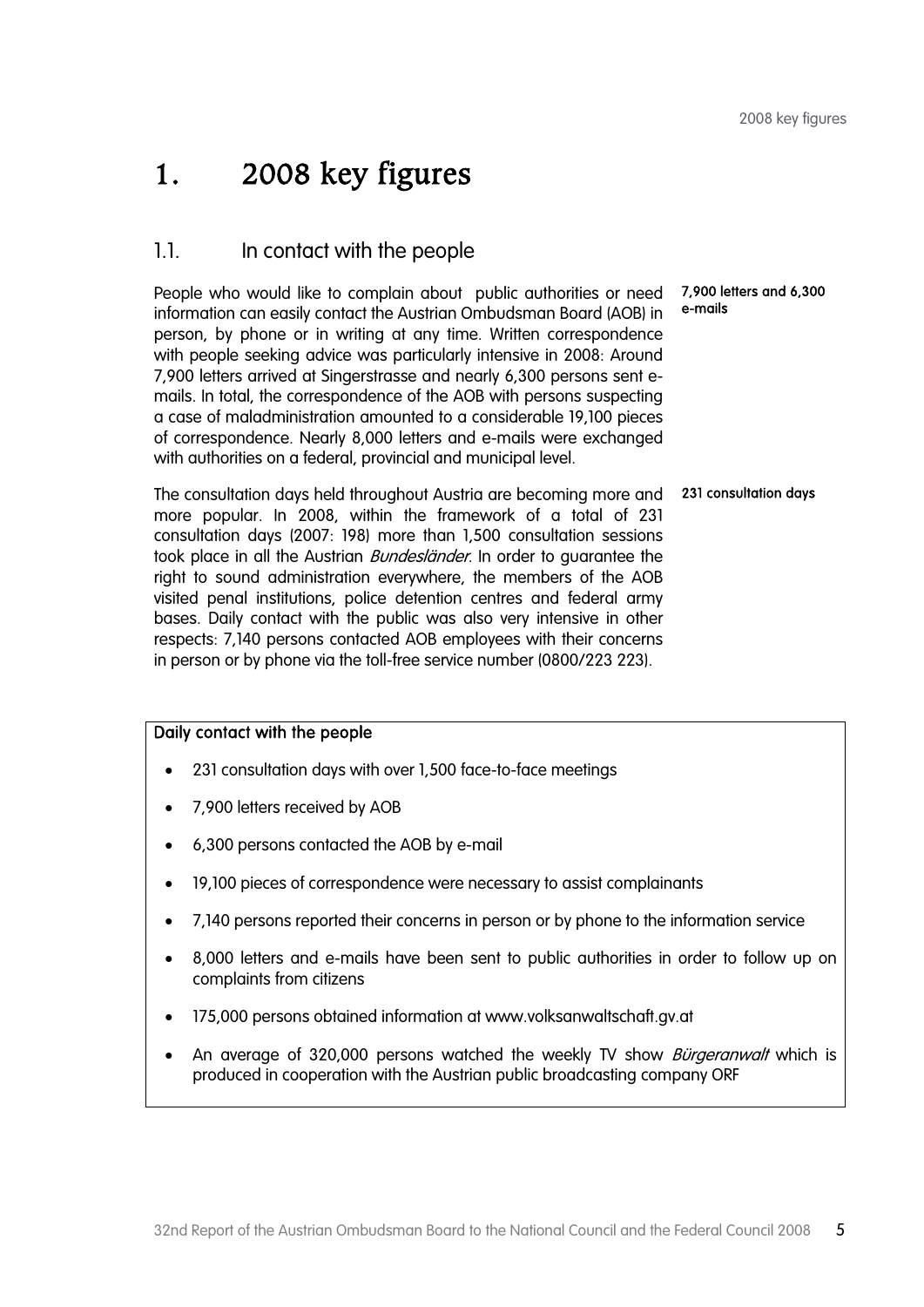#### 2008 key figures

The website www.volksanwaltschaft.gv.at is becoming more and more important as a source of information. In 2008 nearly 175,000 persons informed themselves about AOB members and their specific areas of responsibility. Users from a total of 135 countries – mainly from Germany, Sweden, the United States and Switzerland – wanted to learn more about the Austrian Ombudsman Board. To meet this rising interest, AOB is currently working on a new version of its information portal.

Calling for efficient measures against consumer fraud on the Internet and demanding support for thalidomide victims by Austrian public authorities: the ORF TV show *Bürgeranwalt* continues to be a major platform for AOB issues. Each week particularly striking cases are presented to an average audience of 320,000 viewers. The programme has reached an average market share of 29% and is thus one of the most frequently viewed ORF programmes on Saturdays, including in households with cable and satellite reception.

#### 1.2. Focus of work and investigations

14,640 persons contacted the AOB with their concerns in 2008. In 9,641 cases, people felt they had been poorly treated by public authorities or were provided with insufficient information. The AOB initiated more investigative proceedings in 2008 than ever. In 6,563 cases, i.e., 68.1% of all complaints about public authorities, the AOB initiated a detailed investigation. This percentage sharply increased in comparision to 2007 by 6.1%. 3,000 cases involved complaints that fell within the AOB's scope of responsibility, but from the beginning no maladministration could be determined. In these cases, the AOB provided additional information and legal advice.

Many people contact the AOB when they are worried that they will not be able to enforce their rights. Just over 5,000 cases in the reporting period concerned questions not related to the AOB's investigative duties – for example, problems under family law related to a divorce or disputes concerning custody arrangements. In these cases the AOB also provided assistance and informed and advised complainants. The AOB established contacts to the competent authorities and outlined potential solutions for the parties.

Information in the Internet

**Bürgeranwalt** broadcast weekly by ORF

**More** investigative proceedings than ever

Information and advice not related to AOB's investigative duties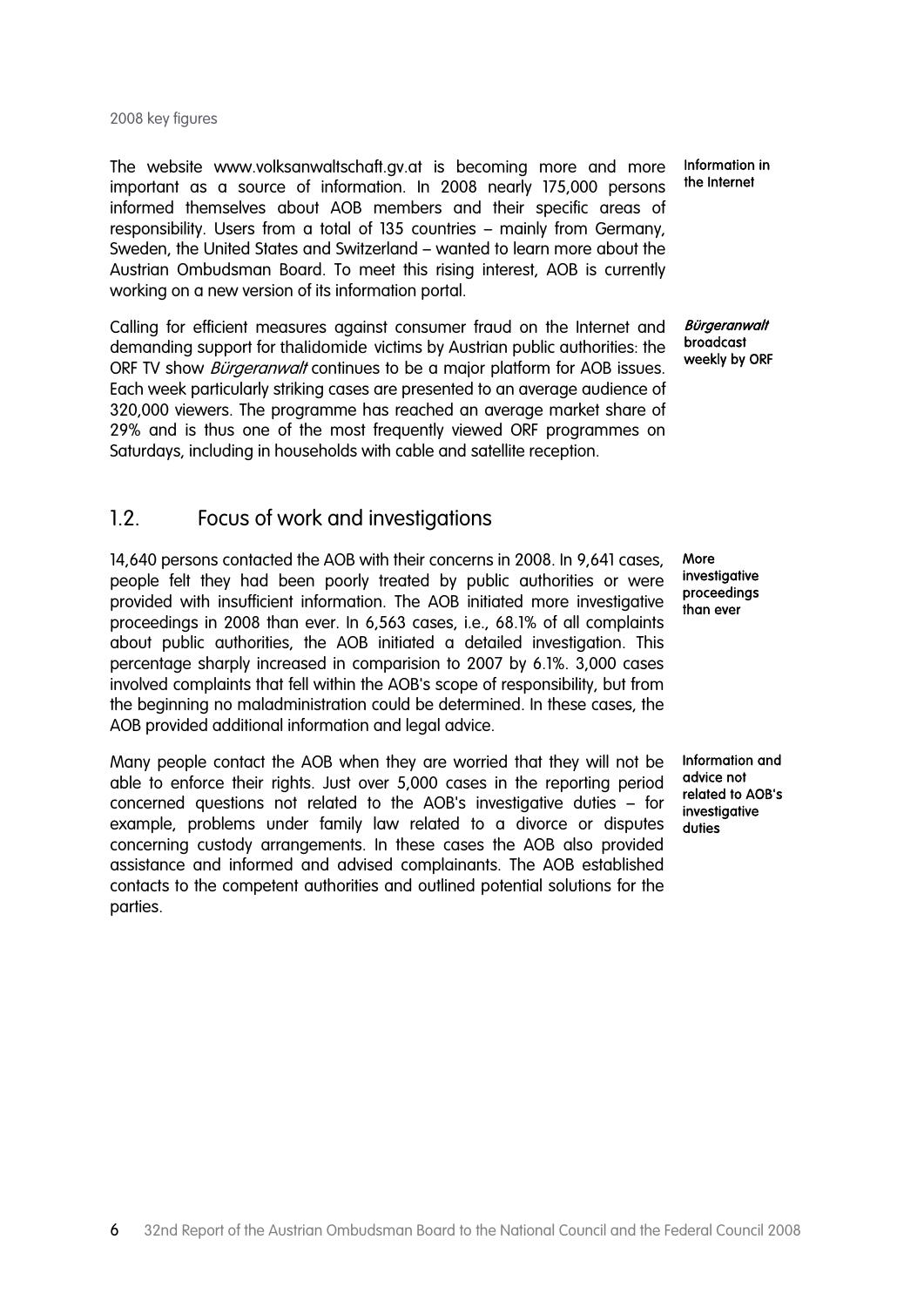|                                                                   | 2008   |
|-------------------------------------------------------------------|--------|
| Enquiries by citizens                                             | 14,640 |
| Complaints unrelated to AOB's investigative duties                | 5,004  |
| Complaints about administration                                   | 9,641  |
| thereof, initiated investigative proceedings                      | 6,563  |
| federal administration                                            | 4,158  |
| provincial and municipal administration                           | 2,410  |
| No investigative proceedings, information provided to<br>citizens | 3,078  |

#### Austrian Ombudsman Board cases and complaints in 2008

The investigative duties of the AOB on the federal level are diverse. The Board monitors the entire public administration, i.e., all public authorities, agencies and service offices charged with the implementation and enforcement of federal laws. In addition to the indirect and direct federal administration, it is also responsible for the administration of the private sector. When the AOB investigates suspected maladministration in the execution of federal laws, its investigative duties go far beyond the federal ministries, ranging from the Austrian social security institutions to Austro Control to the Public Employment Service Austria (AMS).

#### Investigative duties on federal level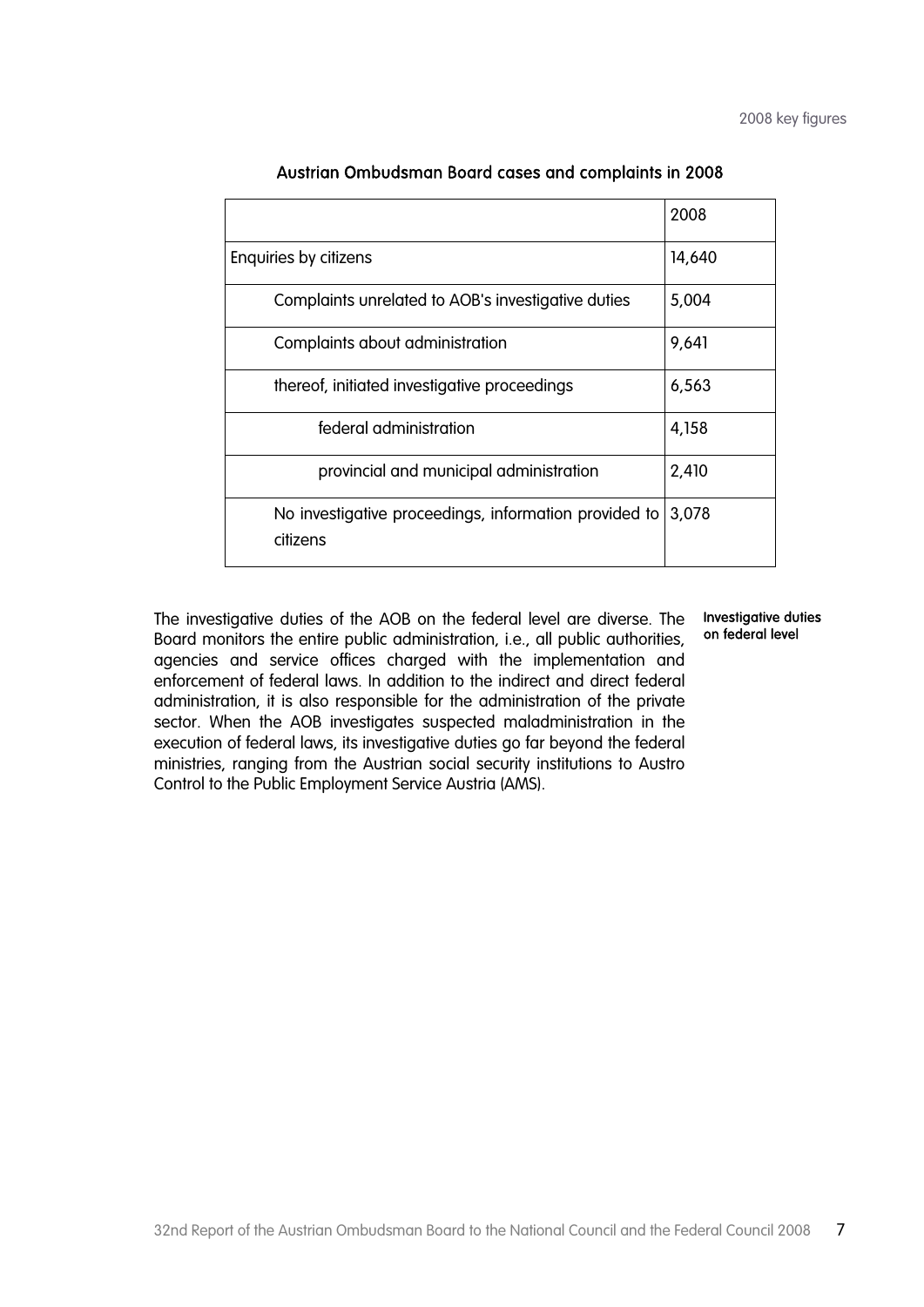Investigative proceedings handled by Federal Ministries in 2008 (The substantive competencies are

based on the division of responsibilities applicable since January 2009 pursuant to the Federal Ministries Act.)

| Area                               | <b>Audited Public Authorities</b>                                                                                                   | 2008            |
|------------------------------------|-------------------------------------------------------------------------------------------------------------------------------------|-----------------|
| Social Affairs and Labour          | Federal Ministry of Labour, Social Affairs and Consumer<br>Protection, Pension Insurance Fund, Public Employment<br>Service Austria | 1158            |
| Justice                            | Federal Ministry of Justice, Justice Administration, Prison<br>Regime                                                               | 927             |
| <b>Internal Affairs</b>            | Federal Ministry of the Interior, Police, Federal Asylum<br>Authority, etc.                                                         | 503             |
| Infrastructure and Transport       | Federal Ministry for Transport, Innovation and Technology,<br>Railways, Post Office, ASFINAG                                        | 415             |
| <b>Finances</b>                    | Federal Ministry of Finance, Financial Administration                                                                               | 364             |
| <b>Business</b>                    | Federal Ministry of Economy, Family and Youth                                                                                       | 215             |
| <b>Agriculture and Forestry</b>    | Federal Ministry of Agriculture, Forestry, Environment and<br>Water Management                                                      | 144             |
| <b>Education, Art and Culture</b>  | Federal Ministry for Education, Arts and Culture                                                                                    | 85              |
| Family                             | Federal Ministry of Economy, Family and Youth                                                                                       | 72              |
| Science and Research               | Federal Ministry of Science and Research                                                                                            | 67              |
| <b>State Defence and Sports</b>    | Federal Ministry of Defence and Sports                                                                                              | 64              |
| <b>Health Care</b>                 | Federal Ministry of Health; Health and Accident Insurance                                                                           | 41              |
| Foreign Service                    | Federal Ministry for European and International Affairs                                                                             | 39              |
| Environment                        | Federal Ministry of Agriculture and Forestry, Environment<br>and Water Management                                                   | $\overline{35}$ |
| <b>Federal Chancellor's Office</b> | Federal Chancellor's Office, Statistics Austria, Austrian State<br>Archives, etc.                                                   | 24              |
| <b>Total</b>                       |                                                                                                                                     | 4153            |

Problems with pension insurance, unfair treatment in the classification of Social affairs no.1 nursing care allowances and complaints about unemployment benefits: A particularly large number of people turned to the AOB in order to complain about excessive bureaucracy and structural deficits in the administration. Social affairs are thus at the top of the list for investigative proceedings. In addition to the Federal Ministry of Labour and Social Affairs, the Austrian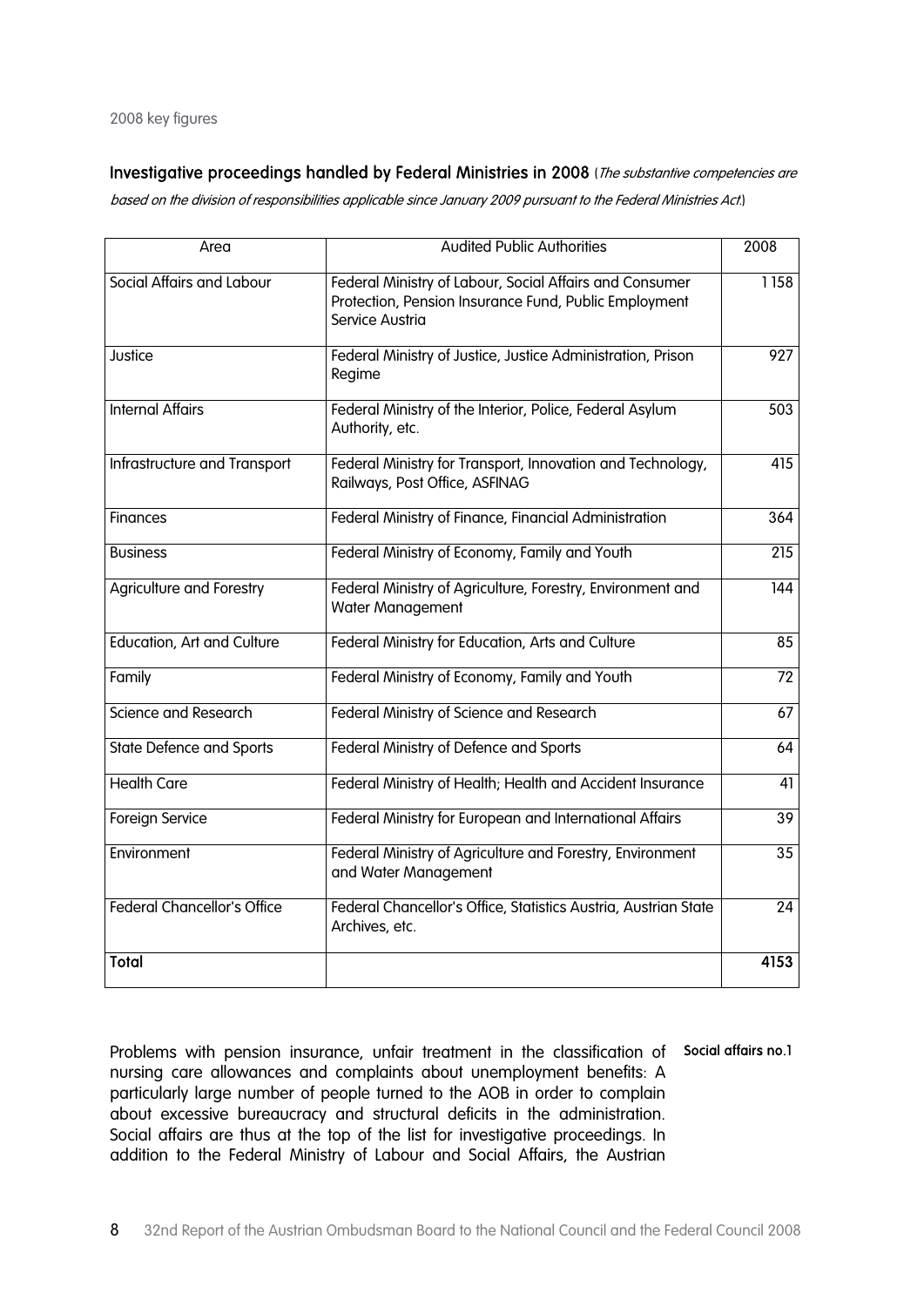social security institutions and the Public Employment Service Austria (AMS) are also responsible for this area.

People traditionally have a great interest in receiving information from the AOB about the judiciary. Even though independent court rulings is excluded from the AOB's investigative activity, many people feel the need to receive information about already applicable rulings. Complaints often concern the duration of court proceedings. Overall the number of investigative proceedings also increased sharply in the last two years from 760 (2006) to 927 (2008). Long-standing favourite: the judiciary

The number of cases pertaining to internal affairs has also been continuously on the rise for years. The revision of the law relating to aliens in 2005 led to an increased number of complaints. This trend also continued in 2008 with a total of 503 investigative proceedings. Rising number of cases in internal affairs

Complaints about the Federal Chancellor's Office, the Federal Ministry for European and International Affairs and the Federal Ministry of Agriculture, Forestry, Environment and Water Management were the exception in the reporting period. Despite this gratifyingly low number of cases, some of the investigative proceedings of these Ministries related to sensitive matters of great exemplary significance.

|                                                                                     | 2008  |
|-------------------------------------------------------------------------------------|-------|
| Investigative proceedings completed without formal declaration of maladministration |       |
| Investigative proceedings completed with a formal declaration of maladministration  | 689   |
| Investigative proceedings inadmissible: Information                                 | 1,206 |
| Austrian Ombudsman Board not responsible                                            | 1,093 |
| Complaint retracted                                                                 | 663   |
| <b>Total of resolved complaints</b>                                                 | 7,449 |

#### 2008 complaints resolved concerning federal administration

As a whole, 7,449 cases presented to the AOB in 2007 or 2008 could be resolved in the reporting period. In 689 investigative proceedings, a case of maladministration was formally determined. In 3,798 investigative proceedings, this was not the case and the AOB then informed the complainants of the legal situation and of possible solutions. Therefore the investigative proceedings resulted in a formal determination of mal-administration in 15.3% of the cases in 2008.

15.3% of investigative proceedings resulted in formal case of maladministration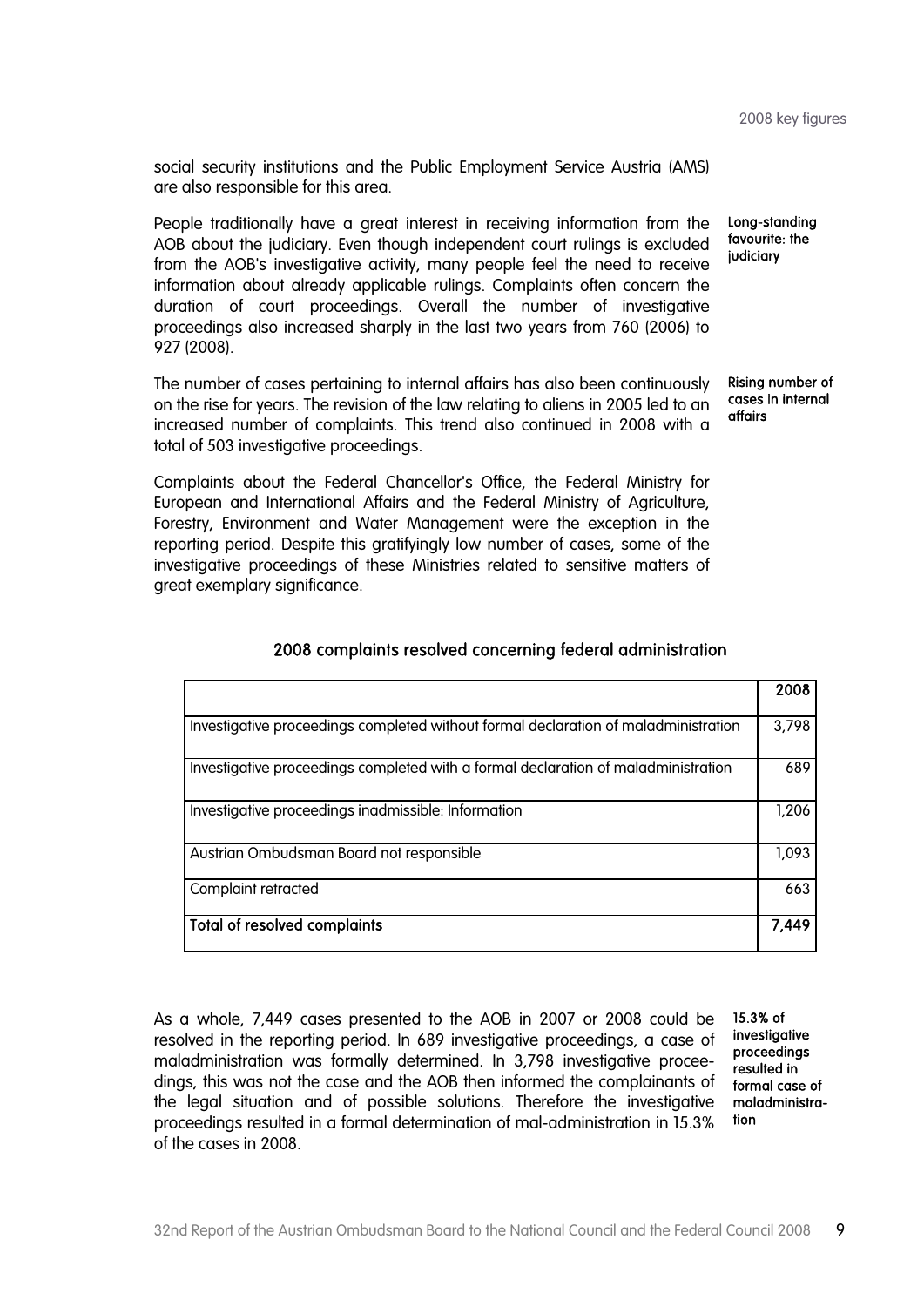#### 2008 key figures

In 1,206 cases, though the complaints fell within the AOB's scope of responsibility, no maladminisration was determined from the outset. These cases concerned above all additional information and legal information. 1,093 cases related to issues beyond the scope of AOB's investigative duties. Here, too, the AOB tried to provide assistance in the form of information and advice. It established contacts with the competent authorities and outlined potential solutions for the affected parties.

When the AOB concretely suspects a case of maladministration, it can initiative steps itself as the Federal Constitution provides the possibility of *ex-officio* review proceedings. In comparison to previous years the AOB made more use of this right in 2008, initiating 71 ex-officio review proceedings (2007: 61). Exofficio review proceedings related to the granting of visas by public authorities representing Austria abroad and the performance of youth welfare authorities.

As in previous years, there was an East-West divide with respect to complaints in 2008. For every 100,000 inhabitants, an average of 134 Vienna residents and 108 Burgenland residents came to the AOB with their concerns. In Salzburg, in contrast, there were only 72 persons and in Styria only 70. As the provincial parliaments of Tyrol and Vorarlberg appoint regional Ombudsmen, in these *Bundesländer* the AOB handles only complaints about the federal administration.

A clear trend emerges when one compares the number of cases in 2008 per Bundesland with those in 2007. In 8 of 9 Bundesländer, the number of complaints per 100,000 persons increased, the only exception being Vorarlberg. Particularly notable was the increase in Burgenland and Tyrol.

Advice and information in 2008

71 ex-officio review proceedings

East-West divide regarding complaints

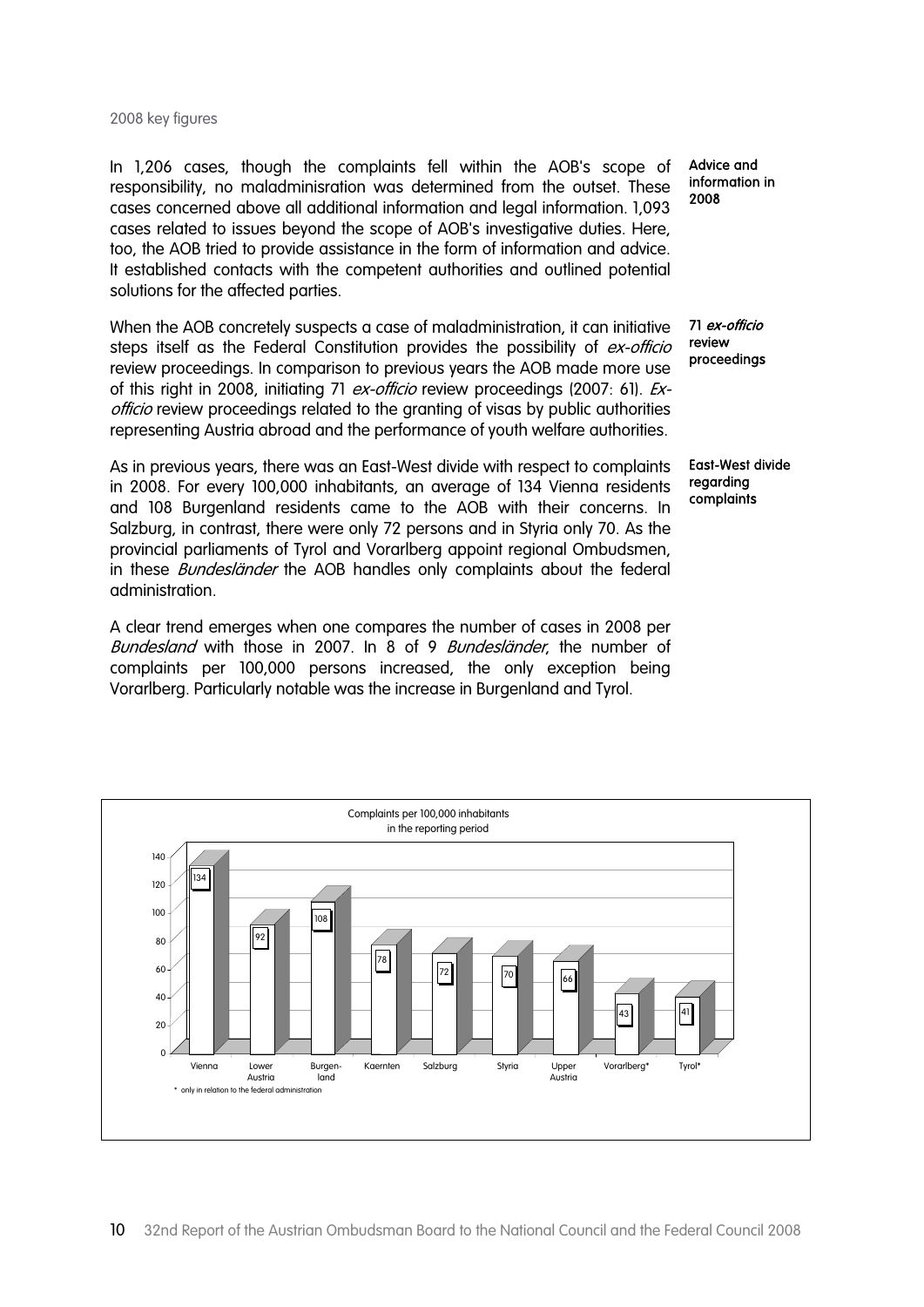### 1.3. Recommendations to the legislator

From the loss of family aid to potential difficulties in the granting of visas to problems with fiscal authorities: Unlike almost any other institution in Austria, through its daily work the AOB gains an overview of how laws affect the daily lives of people. AOB members often detect structural problems based on specific cases, for example when a law has been unclearly drafted or has a discriminating effect. A total of 38 times the AOB therefore recommended legislative changes to individual federal ministries in 2008. The AOB has been urgently seeking the implementation of some requests now for years, while others were made for the first time in the 2008 annual report.

In 2008 the AOB also contributed its experience from investigative proceedings and issued 15 opinions on planned federal and provincial laws. A focus was its participation in discussions on the planned initiatives of legislators in the areas of the judiciary and internal affairs. AOB members provided comments on the planned second Protection against Violence Act as well as regarding changes in the Security Police Act and the Asylum Act. But the Board also commented on specific government projects in the field of education, e.g., on the drafting of a proposed act amending the University Act.

38 proposed **legislative** amendments

Commentaries on draft **legislation**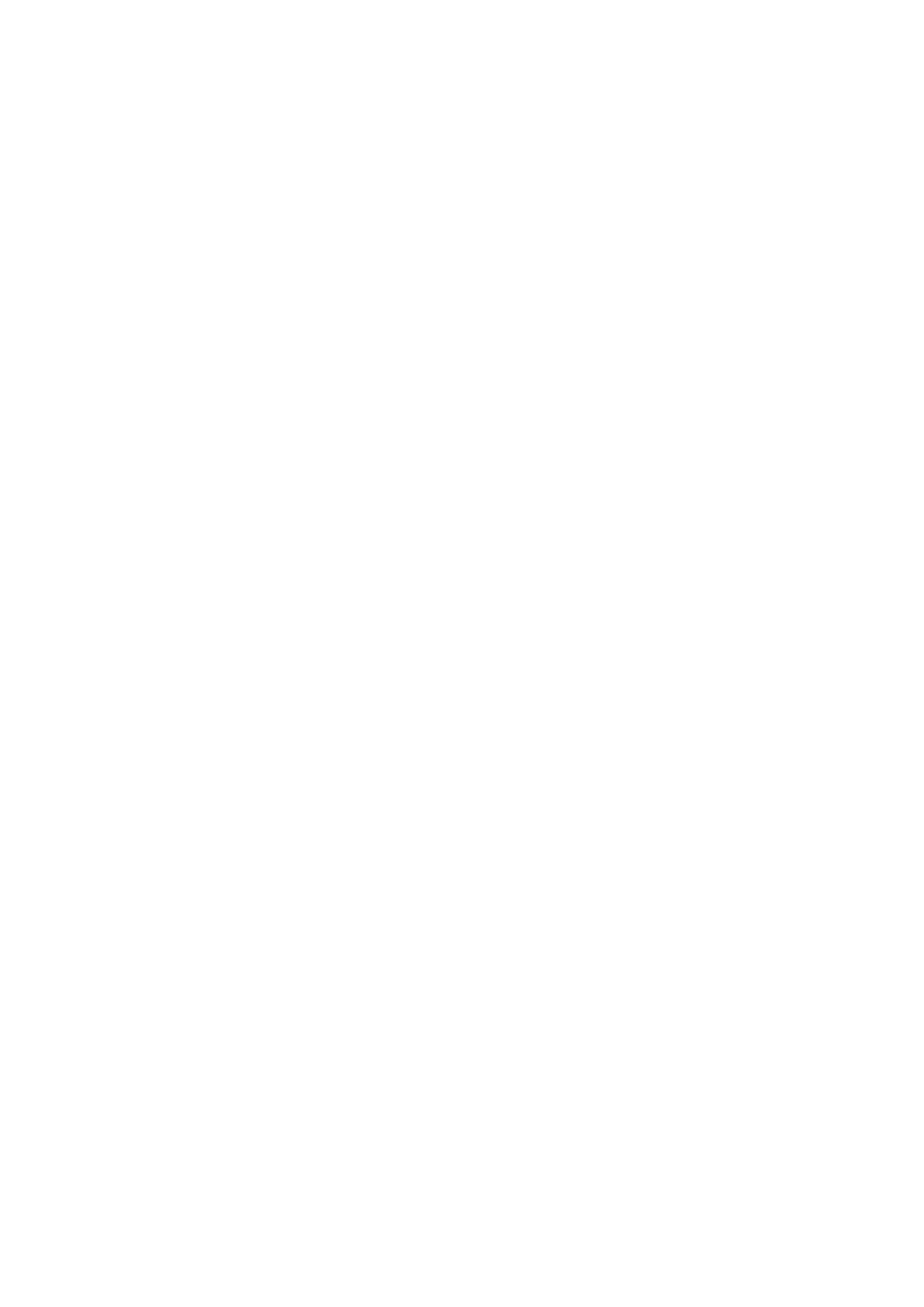General Secretariat is moving to Vienna

## 2. International activities

#### 2.1. International Ombudsman Institute (I.O.I.)

The AOB was successful in the selection procedure to host the seat of the I.O.I. General Secretariat that has been underway since the end of 2007. During the board meeting held in Hong Kong from 5 to 7 November 2008, where the AOB was represented by Ombudspersons Dr. Kostelka and Dr. Brinek, the I.O.I. Board unanimously resolved to advise the general assembly, which would be convened in Stockholm in June 2009, to accept the Austrian offer. It was anticipated that the general assembly would comply with the recommendation of the board of directors.

The AOB successfully passed the selection procedure because, thanks to the comprehensive support by the federal government and Parliament, it conclusively demonstrated its ability to fulfil all requirements set by the I.O.I. A long-term perspective, which is secure both financially and with regard to staff, for the better handling of administrative issues appeared to be of particular relevance to the I.O.I. The AOB's bid met this core criterion by holding out the prospect of forming an in-house international department that would also assume the duties of the I.O.I. Secretariat with a staff of three full-time civil servants and an adequate budget. **Selection** procedure

Immediately after the results of the I.O.I. board meeting were announced, the preparations for the relocation of the I.O.I. administrative headquarters from its current location in Edmonton, Canada to Vienna were intensified. In conformance with the objectives of the I.O.I., the new Secretariat should be able to start full operations in early autumn 2009. Schedule

With its efforts to host the I.O.I. Secretariat, the AOB has proven its international orientation in accordance with the government programme for 2008-2013. At the same time, it has demonstrated its readiness to commit itself on an international level to the principles of democracy, the rule of law and the protection of human rights, the realisation of which is a core interest of the I.O.I.

#### 2.2. Council of Europe

The activities of the Council of Europe with reference to human rights protection are of particular relevance for the AOB. AOB members and employees actively participated in a variety of projects and events last year. In June 2008 the Commissioner for Human Rights of the Council of Europe and the French Ombudsman sponsored a workshop in Paris, at which human rights experts from over 30 countries, including representatives of European ombudsman institutions, the Council of Europe and the United Nations dealt with the Optional Protocol to the Convention against Torture (OPCAT). In his speech Ombudsman

Active participation in conferences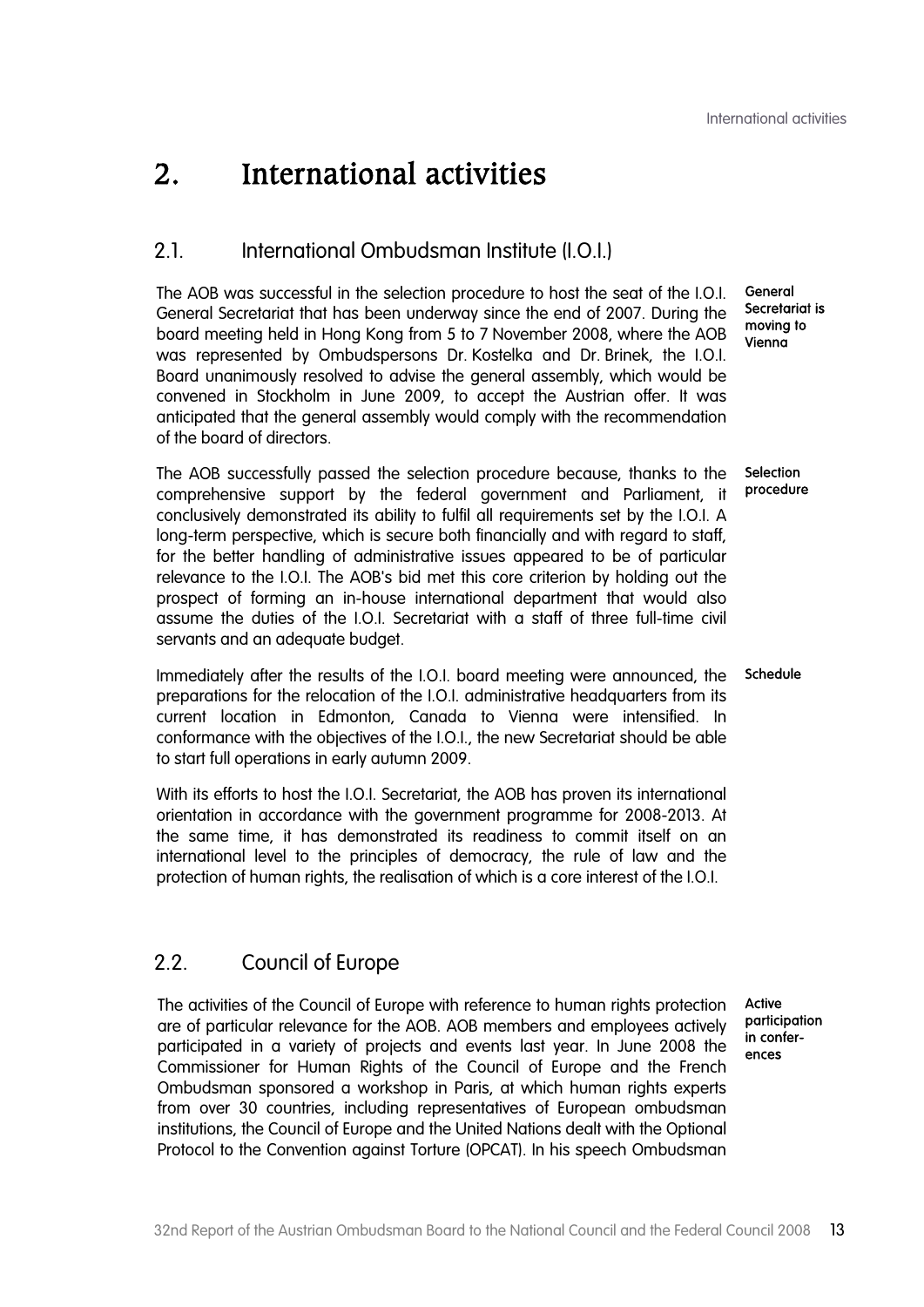Dr. Kostelka dealt with preventative mechanisms against abuse in penal institutions on a national level.

Together with the ombudsman institutions of Belgium, France and Northern Ireland, the AOB is participating in a pilot project initiated by the Commissioner for Human Rights. The project specifically deals with the question which role ombudsman institutions can play in the implementation of rulings by the European Court of Justice for Human Rights. AOB employees are also participating in the further expansion of an active network of independent national human rights institutions. This so-called "peer-to-peer project" was initiated in 2007 by the Council of Europe in cooperation with the EU. AOB employees participated in the seminars offered for employees of human rights organizations on OPCAT mechanisms and human rights protection for illegal migrants, among other topics.

The fifth of the round tables organized annually by the Human Rights Commissioner for the national human rights organizations in Europe took place in Dublin on 16 and 17 September 2008 and was dedicated to the topic: Domestic Protection of Human Rights – Strengthening Independent National **Structures.** Participants, including Ombudsperson Mag. Stoisits, not only had the opportunity to exchange information on their experiences regarding the influence of human rights organizations on legislation ot the human rights awareness and education but were also able to establish contact with the UN and the European Agency for Fundamental Rights.

#### 2.3. Bilateral contacts and projects

Last year as well, AOB employees focused on a more lively exchange of ideas and a more intensive cooperation with neighbouring countries. During a visit to their Slovenian colleagues on 18 and 19 February 2008, the members of the AOB were particularly interested in the legal foundations of its sister institution and its specific competencies and practices. The Slovenian ombudsman institution was a partner of AOB in a training programme initiated by the OSCE Mission in Skopje for employees of the Macedonian ombudsman. The programme dealt primarily with forms of discrimination and strategies to deal with it in complaint proceedings. Ombudsperson Mag. Dr. Fekter and an associate developed model solutions for specific cases with the participants.

The AOB pursued its goal of intensifying the international transfer of know-how in 2008 as well. Two representatives of the recently installed Egyptian ombudsman institution spent several days at the AOB in Vienna in order to learn about the customary methods of processing complaints at the AOB, its handling of requests by the media and the basic principles of electronic file management. To support the ombudsman institution recently created in Serbia, preparations were made during 2008 for a secondment of experts. At a seminar in Sofia about standards and norms for ombudsman activities, perspectives for closer cooperation were developed jointly with the Bulgarian ombudsman.

Pilot project

Round table in Dublin

Intensive bilateral contacts

Know-how transfer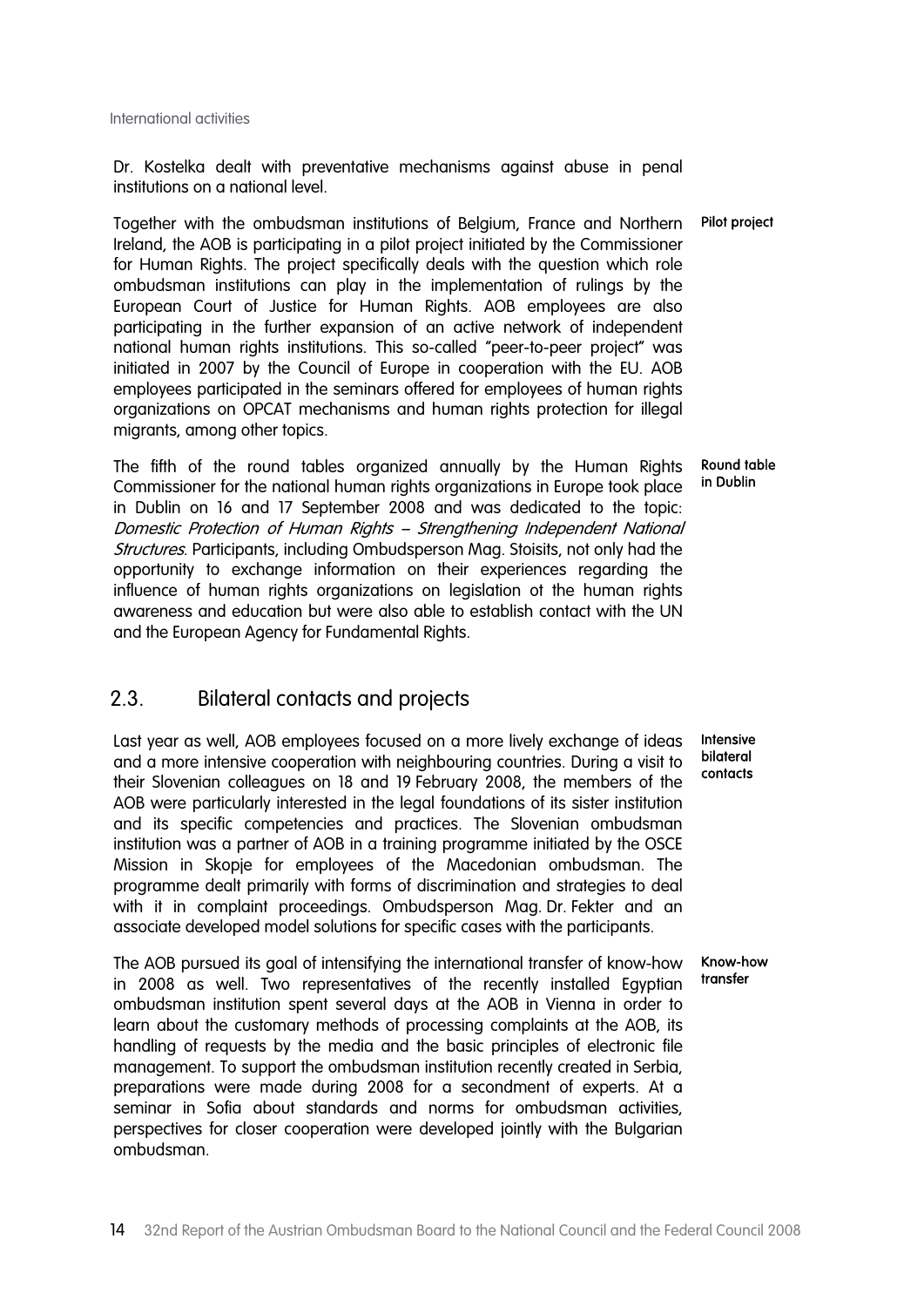The exchange of expertise with other ombudsman institutions also played a key role last year. The range of queries was considerable, covering different topics, such as the duties and competencies of the AOB, the national legislative situation in the area of domestic violence, problems relatng to access to information, diverse aspects of ethnic profiling and interaction with the police. Exchange of expertise

#### 2.4. International conferences

The first meeting of the European Union Agency for Fundamental Rights (FRA) with national human rights organizations in Vienna on 16 May 2008, at which AOB was represented by one expert, enabled insight into the work methods and goals of the newly formed FRA. The AOB seeks closer cooperation, as was clearly expressed by Ombudsperson Dr. Brinek during the First Conference on Fundamental Rights, which was held by FRA in cooperation with the French Ministry of Justice from 8 to 9 December 2008 in Paris.

The meeting of the liaison officers of the European Network for Ombudspersons and similar institutions, which took place from 1 to 3 June 2008 in Strasbourg, was utilised by the AOB as an opportunity to continue the cooperation with the European ombudspersons. The Network organised the Sixth Seminar of Regional Ombudspersons and Petition Committees from the EU in Berlin from 2 to 4 November 2008. The topic was: Protection of Society's Weakest: The Role of Complaints and Petitions, attracting the participation of ombudsperson Mag. Stoisits.

## European Network for

EU Agency for **Fundamental Rights** 

Ombudspersons

#### 2.5. Research project

The study initiated by Univ.-Prof. Kucsko-Stadlmayer (University of Vienna) in 2005 entitled, European Ombudsman Institutions, was published by Springer in spring of 2008. The English version of the study followed in autumn 2008. The detailed publication (more than 500 pages), which undertakes a legal comparison of 49 European ombudsman institutions, has been extremely positively received, which is why the continuation of the study project on an international level is now being considered.

International comparative law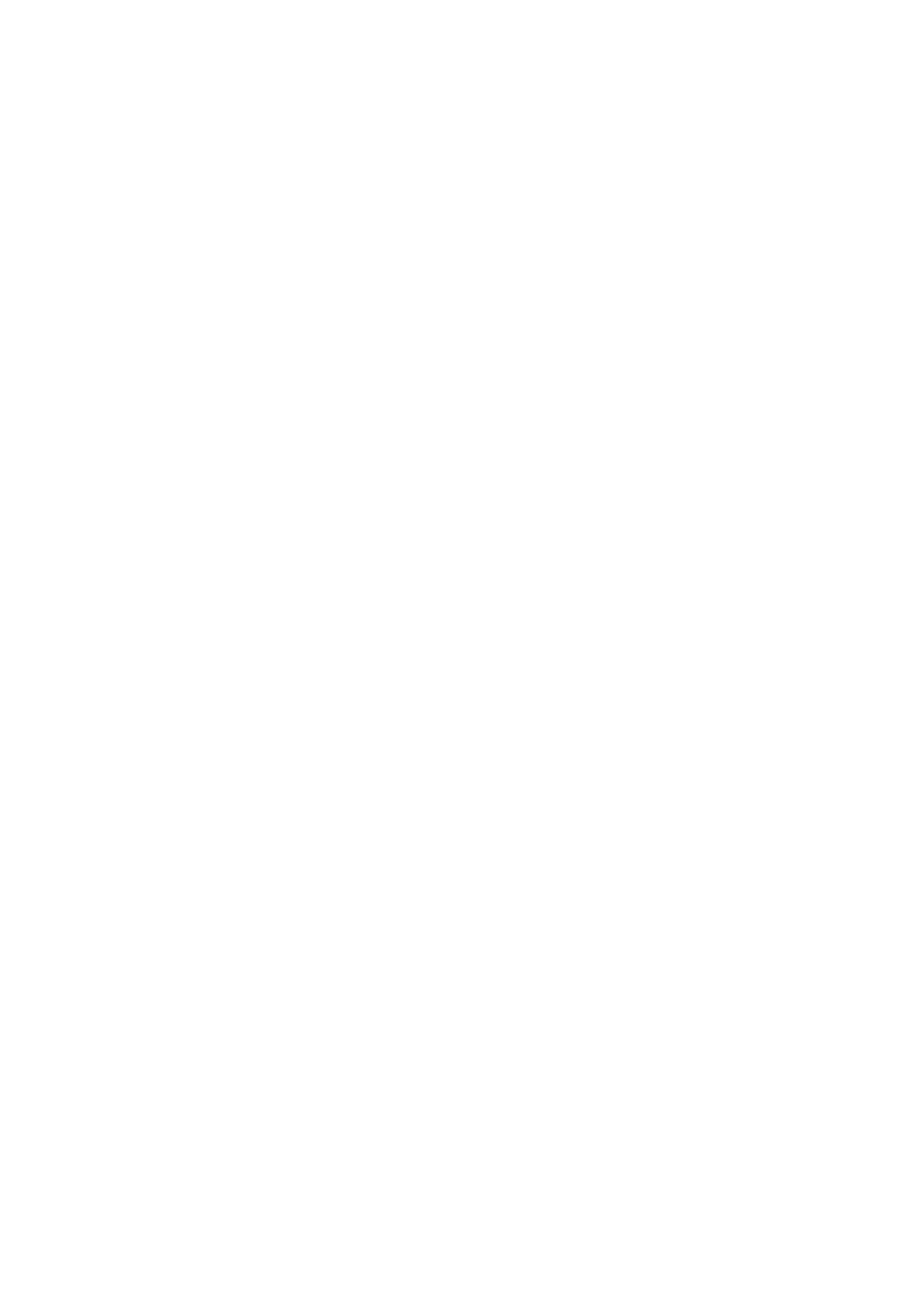3.1. Fundamental constitutional requirements of the Federal **Constitution** 

### 3.1.1. Revocation of a permit pursuant to the Aviation Act

Mr. N.N.'s airport identity card was revoked by the civil airport operator on the basis of a background check by the Federal Ministry of the Interior prescribed by law. He turned to the Ombudsman Board after his application for access to the files was rejected by the competent Federal Ministry as inadmissible.

According to the Aviation Act, the Federal Ministry of Transport, Innovation and Technology can inform the operators of civil airports if there are concerns regarding a person checked by the security authorities. In this case, the operator of the civil airport may not issue an airport identity card to the person concerned and must revoke an airport identity card already issued.

The Ombudsman Board has already stated in 2006 that this "information" by the Ministry must be considered an official notification. § 134 of the Aviation Act must therefore be interpreted in conformity with the Constitution so that the person affected by this measure must be granted legal standing and also has a right that this information is served.

The Republic of Austria was sentenced with legal effect in government liability proceedings instituted by the complainant. The appeal sought by the Republic of Austria, was not granted by a decision of the Supreme Court. The Supreme Court shared the legal opinion of the Ombudsman Board in the matter. The completely general assertion of a "protection of sources and findings" without a concrete legal codification does not release the Republic of Austria from its obligations of assertion and proof in government liability proceedings. The Supreme Court further notes: "It can and must not be in keeping with the law that a legal entity only pleads the necessity of secrecy in a completely abstract form. If it does so, however, it must bear the disadvantage of a rule of the burden of proof that turns out to its detriment."

Following the Ombudsman Board's actions, the State Secretary in the Federal Ministry of Transport, Innovation, and Technology established a working group that is to seek ways to find a solution that takes all interests affected into due consideration.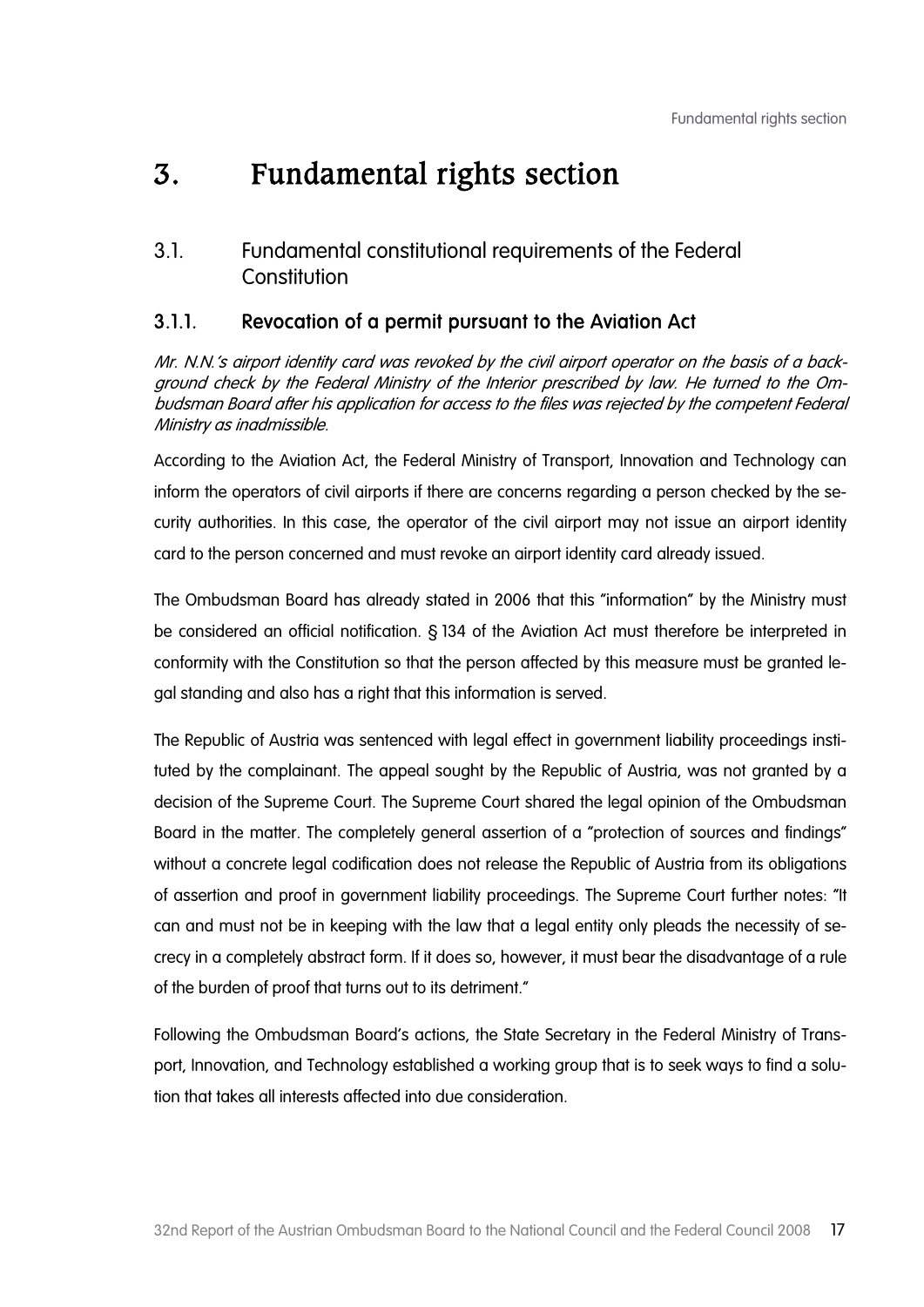### 3.1.2. Reimbursement of costs for a ECJ preliminary ruling procedure

If a complainant is successful in a suit before the Austrian Administrative or Constitutional Court, he can only be reimbursed to a minor extent for the costs eventually incurred through proceedings for a preliminary ruling by the European Court of Justice.

According to the established practice of the Constitutional Court, the legally stipulated flat rate is also compensation for the costs of any interim proceedings such as proceedings for a preliminary ruling procedure before the European Court of Justice. The same applies to proceedings before the Administrative Court. The system of uniform flat rates chosen by the legislative authority that do not depend on the individual complaint entails that the complainant is not compensated for all costs actually incurred in every individual case.

Against the background of the legal practice of the courts of public law and of the European Court of Justice, there are no objections to the current legal situation under Constitutional and/or Community law. However, the costs of proceedings for a preliminary ruling procedure before the European Court of Justice are generally considerably higher than those of other interim proceedings for which the same flat rates are valid.

The Ombudsman Board therefore takes the view that a more realistic flat-rate calculation would be advisable to make access to justice easier for the population as a whole. However, the Federal Chancellery has informed the Ombudsman Board that no such change is planned at present.

### 3.1.3. Incorrect information about fees

As of 1 July 2008 the fee for applications in constitutional and administrative proceedings regulated in the Administrative Court Act was raised from € 180 to  $€$  220. As the Ombudsman Board repeatedly observed in July and August 2008, numerous authorities – among them the Data Protection Commission – did not take note of this change in the law.

As a consequence incorrect information was provided in official documents on the rights of appeal, where it was still regularly stated that a fee of  $\epsilon$  180 is payable if a complaint is filed with the Administrative Court or the Constitutional Court.

In view of this unsatisfactory situation, the Ombudsman Board suggested that this increase in the fee for applications should be pointed out to all authorities by a circular letter of the Constitutional Service of the Federal Chancellery to this effect. This suggestion was carried out very quickly.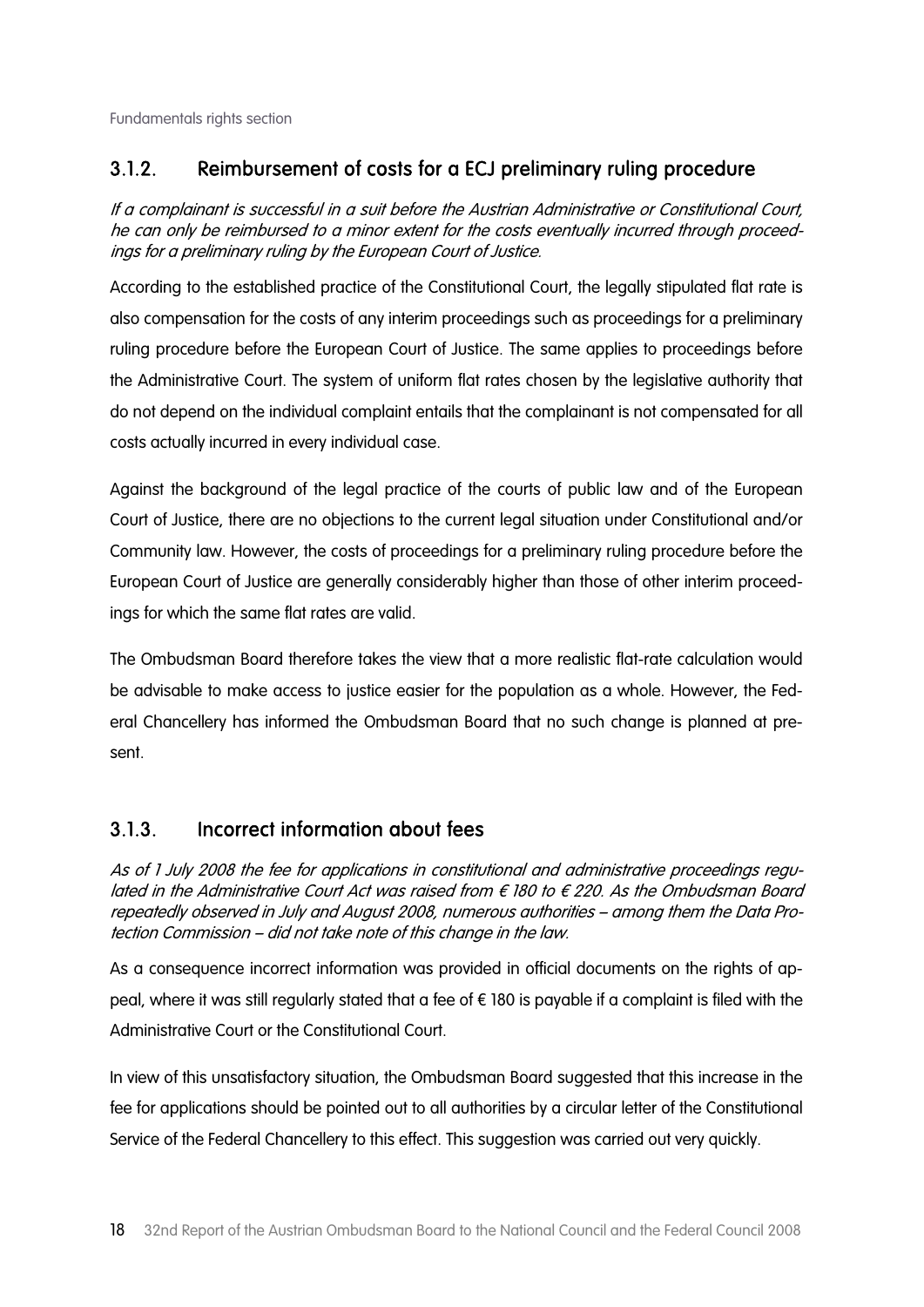#### 3.1.4. Does the Provincial Government of Styria withhold subsidies for residential building projects?

A municipality in Styria had received a written commitment from the competent member of the Provincial Government for the granting of subsidies pursuant to the Styrian Housing Subsidy Act. However, the specialized department of the Provincial Government refused to pay any funds, pointing out that a part of the two building plots was situated in flooding danger zones. The Office of the Styrian Provincial Government referred to an internal provision in connection with the 339th Residential-Construction Table on 9 October 2002, that had neither been accessible to subsidy-seekers nor known to the municipality in this case.

The municipality concerned complained to the Ombudsman Board; in the investigative procedure the Styrian Provincial Government justified its refusal as follows: "During the 339<sup>th</sup> Residential-Construction Table on 9 October 2002, it was determined that properties in the yellow danger zone would no longer be subsidised on principle. The Residential-Construction Table, which is conducted by a department of the Styrian Government, is concerned with local land-use planning. In its framework there are discussions with subsidy-seekers about building projects with a strongly informative component. That means that, for example, notification is given within the framework of the institution that residential-building properties in yellow danger zones are not subsidised on principle. This was expressly pointed out."

In contrast, the OB stated that the provisions of the Styrian Housing Subsidy Act 1993 do not preclude the allocation of funds for building projects that lie in the danger area of floods. With the entry in the current zoning plan, approved by the Styrian Provincial Government, a decision has been made as to the status of the land as for building purposes.

It is a cause for concern for the Ombudsman Board if the execution now imputes to the Styrian HSA 1993 a purport that would allow it to genuinely assess the building-land status of the land to be covered with buildings and to exclude a project on dedicated building land from subsidies. Such a course of action is unconstitutional in several respects. It violates the border between legislation and execution, grants execution latitude within which incomprehensible decisions can be made that, moreover, must be accepted as unopposable by the subsidy-seeker.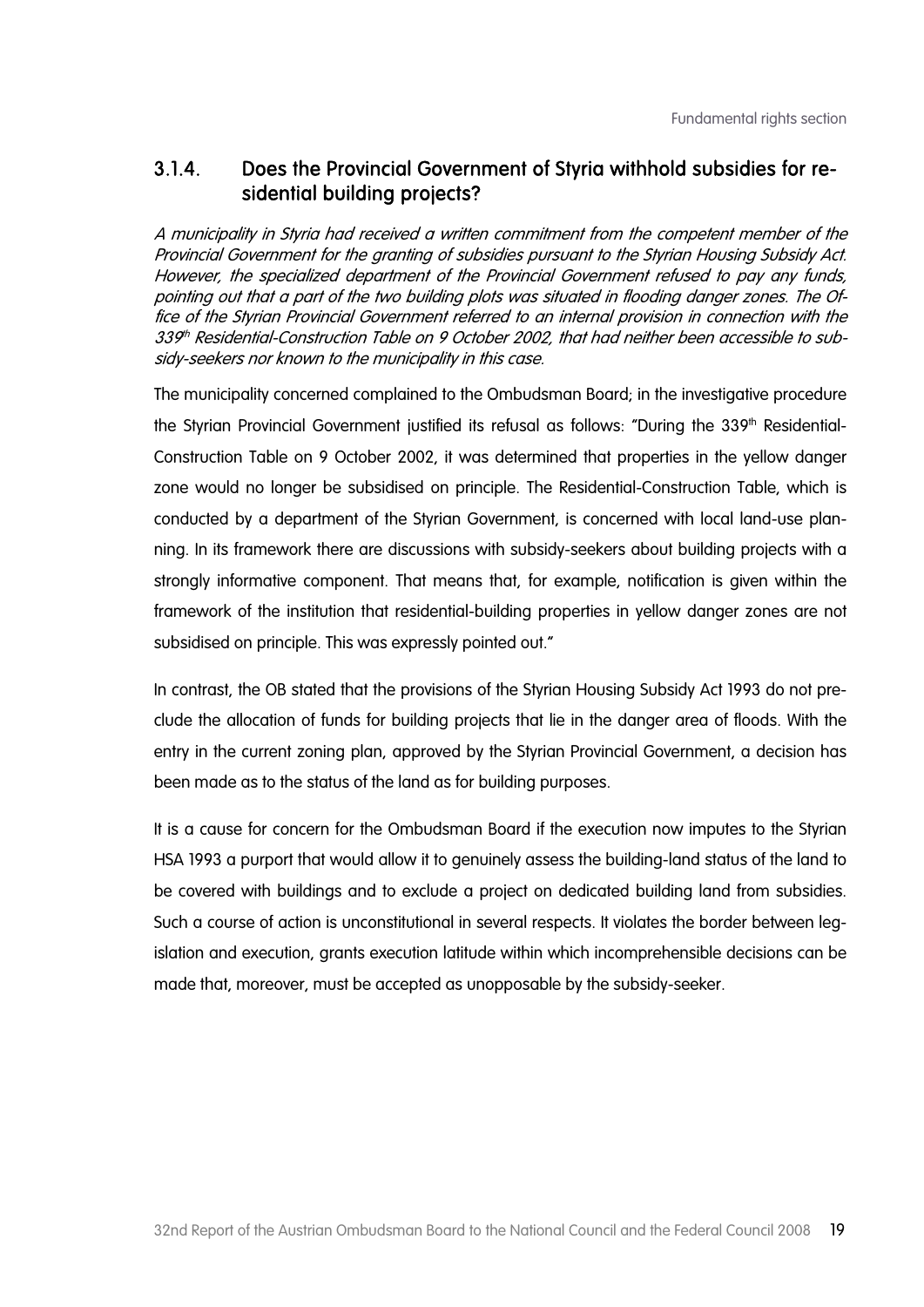## 3.2. Principle of equality

### 3.2.1. Vienna: Place of residence determines fees for graves

The Ombudsman Board is repeatedly concerned with differing assessments of fees for graves that are tied to the place of residence. This not only violates the principle of equality, but also EC law.

In 1990, Mr. N.N. paid the fee for the granting of a right to use a grave at the Stammersdorf cemetery in Vienna. For the first ten years he had to pay triple the fee for the right to use the family grave. The calculation base was a decision of the Vienna Municipal Council from 1985 that divides Vienna's metropolitan area into four zones. For decedents whose last place of residence did not lie within the residential zone belonging to the cemetery, three times the grave fee was charged. This was also the case for the father of the complainant. In the year 2000, Mr. N.N. extended the right to use, this time being charged a fee twice the amount.

In the year 2001, the cemetery regulations of the City of Vienna were changed. Since 1 January 2002, fees for the extension of non-zone grave rights are only assessed at once the amount. The complainant therefore does not have to pay an increased fee for the right to use his father's grave.

From the point of view of the Ombudsman Board, different fees for graves for local and non-local residents within the City of Vienna violate Art. 12 and 49 EC Treaty according to the legal practice of the European Court of Justice. The Municipal Council of the City of Vienna pointed out that new graves cannot be created, or only to a very restricted extent, in all Viennese Municipal cemeteries. The calculation of charges is intended to prevent certain cemeteries usually preferred by the population from being overfilled. Above all, the population living around the cemetery should have the opportunity to acquire the right to use graves for their relatives that are relatively close to the place where they live.

The Ombudsman Board cannot recognize a compelling reason of public interest within the meaning of the ECJ rulings on Art. 12 EC Treaty. Thus EU conformity concerning different grave fees depending on residence, all the more as merely economic objectives do not constitute such a reason. An argumentation that the burial of a citizen of the Municipality in a Municipal cemetery is ensured and that the cemetery does not reach its capacity limits for this reason because many outside decedents also find their final rest there cannot invalidate Community-law concerns from the point of view of the Ombudsman Board.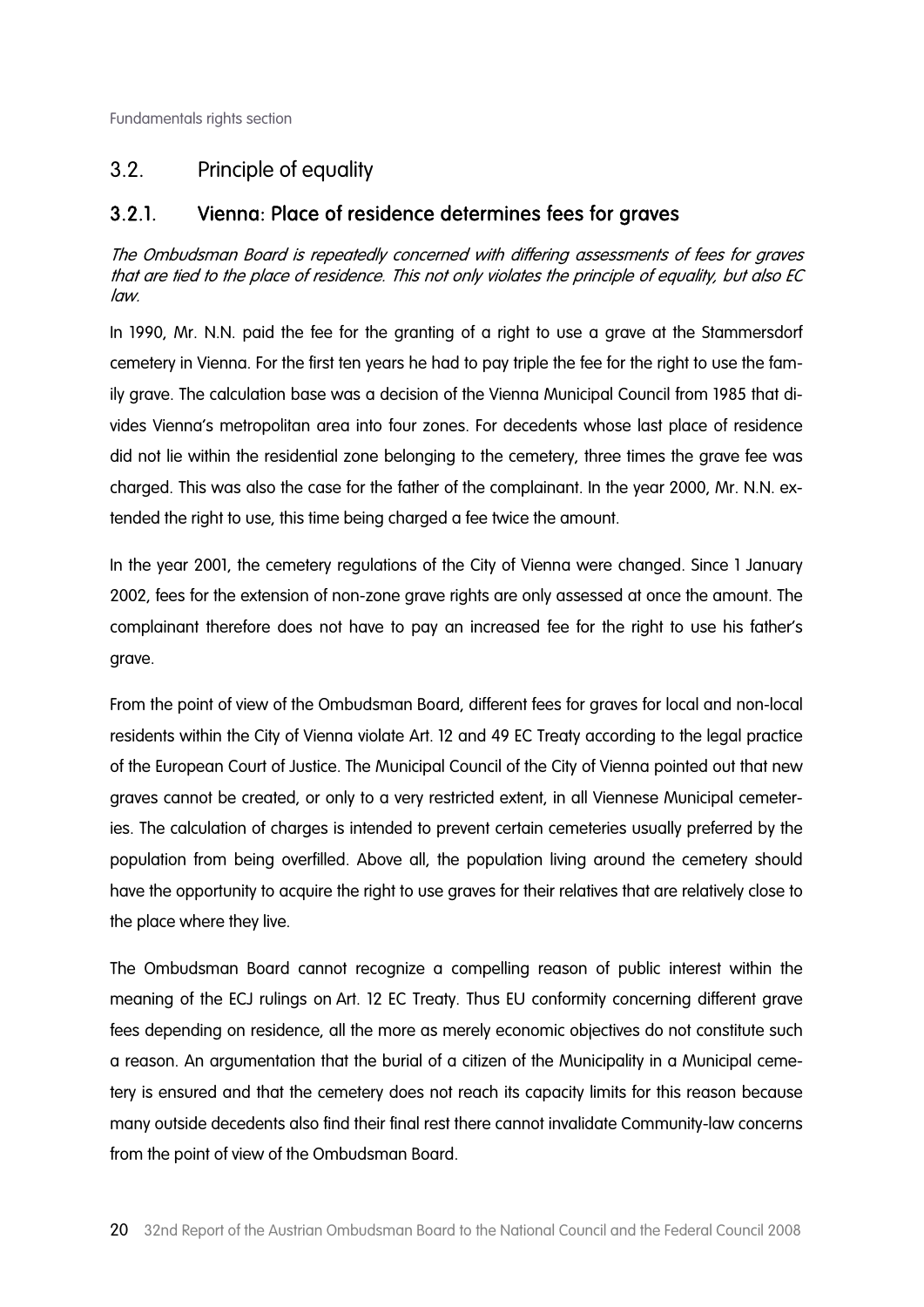The inequality of treatment of grave fees of Austrians with a residence in Vienna compared with Austrians without one and the differentiation of the fees for citizens of the Municipality according to different tariff zones finds its boundary in the rule of equality in the Federal Constitutional Act. Each differentiation requires an objective justification and must not constitute a disproportionate disadvantage. This in particular appears problematical in the case of a tariff discrimination between citizens of the municipality who are buried in a zone cemetery of their district of residence and those citizens of the Municipality who are not.

In the fall of 2007, the head of the responsible Municipal Council Department stated that the differing grave fees for local and non-local residents were to be abolished, at least for the main cemeteries in Vienna. New tariffs for the burial facilities of the City of Vienna were subsequently prepared.

### 3.3. Freedom of property (Art 1, 1. AP ECHR)

#### 3.3.1. Restitution of land for building by a municipality

During the expansion of land for building in the municipality of Sierndorf in the Province of Lower Austria, the land of the mother of N.N. was rededicated from grassland to building arearesidential area. After a subdivision plan was prepared, 1 582 m $^{2}$  of building area were assigned to the public good of the municipality of Sierndorf. As the course of the road laid down in the subdivision plan was changed and some square meters of the land assigned free of charge were no longer required as a public good, the mother of N.N. requested the municipality to restitute the land free of charge. She was informed by telephone that while she would get the land back free of charge, she would have to pay for the costs of surveying and the subdivision plan.

The municipality of Sierndorf argued that N.N. was evidently interested in the return of these insignificant areas, but that he had never defined which areas he wanted to get back. Although the Lower Austrian building code in principle does provide for the return of building areas, this could not be carried out because of the small surface of the area and the increase in value caused by the rededication. According to the present legal situation, exemption from notarial charges is provided for, but the preparation of a subdivision plan by the surveyor is not free of charge.

For the Ombudsman Board, the procedure followed by the municipality is in conflict with the judicature of the Constitutional Court. Following the judicature of the highest Court, the assignment of a building area to the public good is an expropriation. Its maintenance is unconstitutional if the public purpose for whose realization a law provides for the possibility of expropriation was not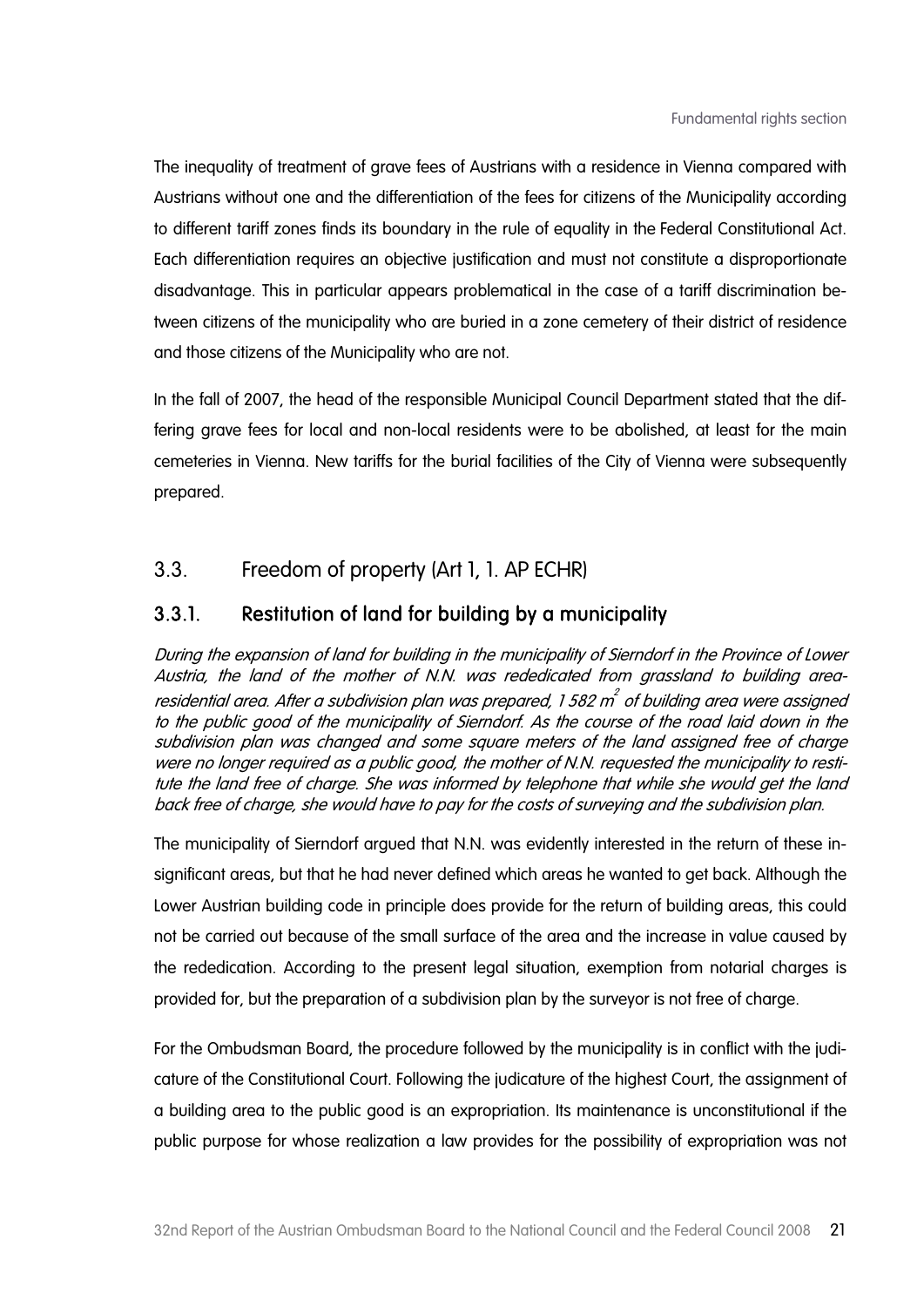realized. The Lower Austrian building code must therefore in the OB's opinion be interpreted in line with constitutional requirements. The dedication as a public traffic area must be revoked if the area is no longer needed as a public good. According to the view of the OB the municipality of Sierndorf should therefore have transferred the property back to the mother of the complainant.

The municipality stated that while exemption from charges is provided for the notarial handling of the retransfer of ownership, this does not mean that the preparation of a subdivision plan is free of charge. The Ombudsman Board's position is clearly different: Pursuant to § 10 Para. 3 Lower Austrian building code, no plan is necessary if pieces of land from which no road area must be assigned are reunited.

The municipality's course of action with respect to the retransfer of ownership of the building areas not required was not in conformity with the law, so that the OB stated that there had been a case of maladministration. The municipality subsequently informed the Ombudsman Board that the areas not required would be retransferred back to the ownership of N.N.

### 3.4. Data protection

#### 3.4.1. Sensitive health data must not be circulated

The Ombudsman Board received information according to which patients who use a specific taxi service for a medically necessary transport must hand over a medical travel and/or transport order to the driver. The taxi driver passes these on to his firm for financial settlement with the respective local health-insurance authority. In this way, the taxi driver as well as the persons in his enterprise handling the settlement with the local health insurance authority obtain knowledge of the diagnosis and/or the intended therapy as well as the medical grounds for the transport order.

Pursuant to the Austrian Data Protection Act, everyone has a claim to confidentiality of his or her personal data, provided there is a legitimate interest therein. It further states that with respect to the use of personal data, unless it occurs in the vital interest of the person concerned or with his or her consent, restrictions of the claim to confidentiality are only permissible to safeguard preponderant legitimate interests of another person. Further restrictions are provided for the use of data especially deserving of protection, among them the "safeguarding of important public interests". It is also expressly stipulated that even in the event of permissible restrictions the intrusion in each case must be in the mildest form leading to the objective.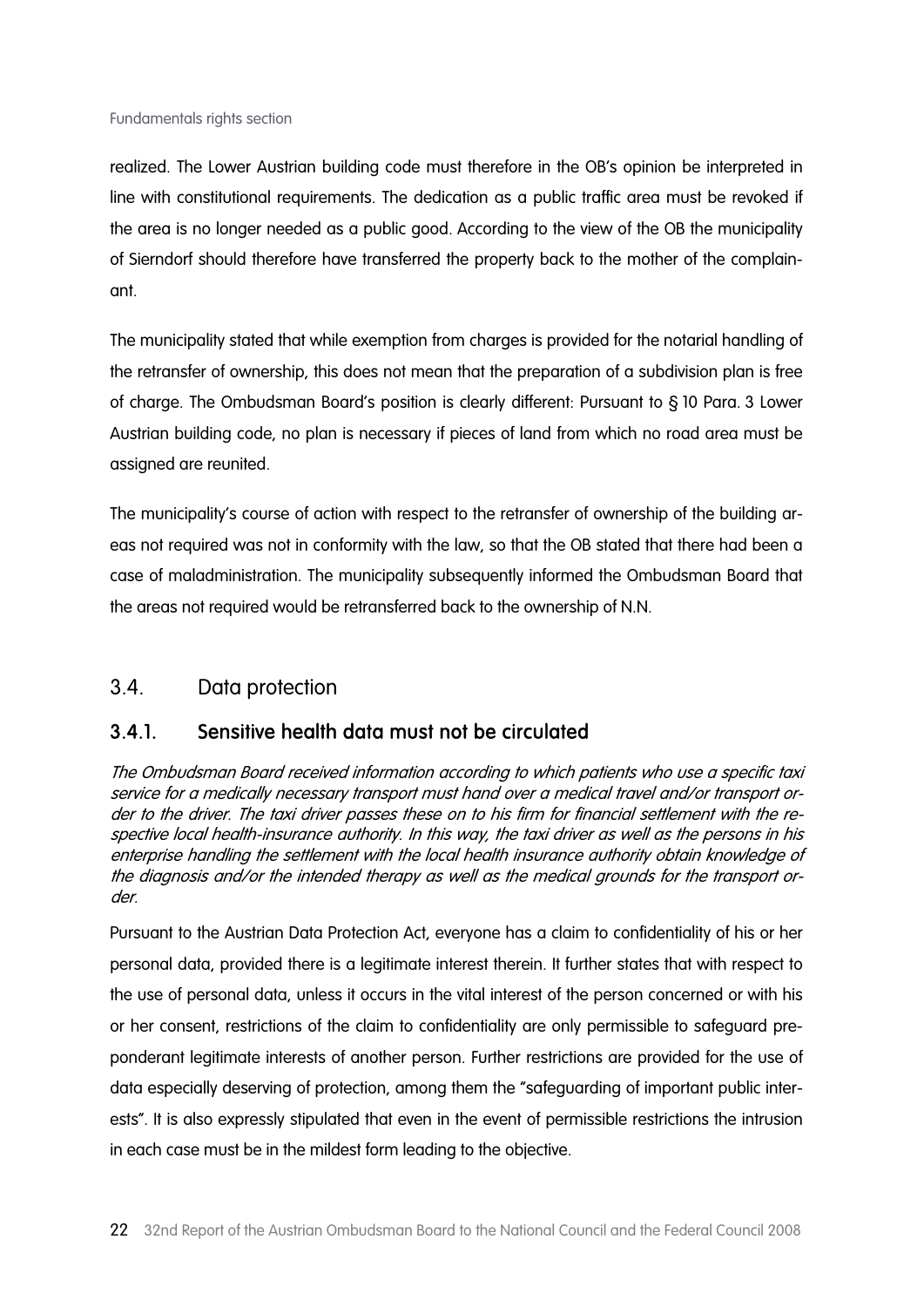Health data are sensitive data "deserving of special protection". These data are subject to a general prohibition of use that is only overruled by the exceptions exhaustively listed in § 9 of the Data Protection Act. § 14 of the Data Protection Act contains a detailed obligation to take measures to ensure data security.

In this investigation procedure, the OB achieved that it is being examined whether it is possible that the diagnostic data as the basis of a transport order do not reach the transport company. Instead the data should be passed on directly to the health-insurance authority rendering the benefits. The health-insurance authority can then consolidate these data with the transport account and thereby check whether the transport was allowable. A regulation to this effect entered into force on 1 January 2009. The OB hopes that this problem will no longer occur in the future.

### 3.4.2. Lacking legal basis for video surveillance

A street lamp owned by the municipality of Ternitz in Lower Austria was regularly damaged. N.N., who received a diversion offer from the public prosecution office because he was a suspect, complained to the Ombudsman Board. The municipality of Ternitz had demanded in a letter to the complainant that besides the costs for the maintenance of the "damage" he had caused he should also assume the costs for the renting of a video surveillance tool by the Ternitz police.

In the investigative proceeding the Ombudsman Board set out the legal bases for data applications in the "public domain" and requested the municipality of Ternitz for comments in connection with the necessary reporting to the data-protection commission. It also inquired why local authorities had asked local police to act as the invoice recipient (the video surveillance was installed by a private enterprise) and consequently charge the amount of the invoice to the municipality of Ternitz, who then asked the complainant to pay this amount.

In its comments, the urban municipality of Ternitz admitted that the report to the data-protection commission had been forgotten and that there is no legal basis for the request to the police. The municipality affirmed that it would act in conformity with the law in the future. The investigation procedure was concluded with the formal objection to the conduct of the urban municipality of Ternitz.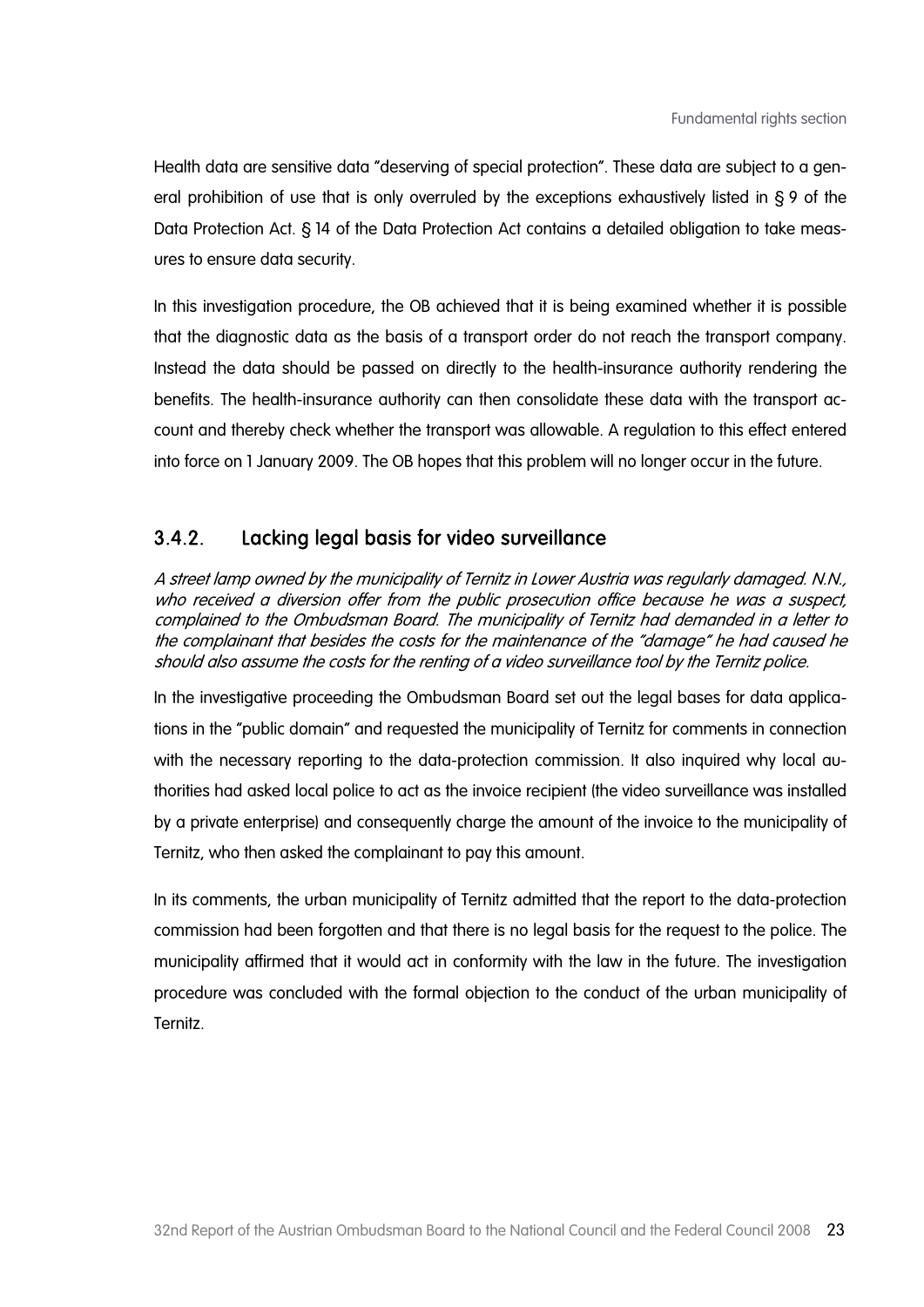## 3.5. Prohibition of torture (Art. 3 ECHR)

#### 3.5.1. Living conditions in the Stein prison

During the past year several complaints were directed to the Ombudsman Board concerning conditions in the Stein prison situated in Lower Austria in the city of Krems. Among other things, the Ombudsman Board ascertained that inmates of the Stein prison partially share a cell designed as a single cell with a second inmate. In some of these cells, the toilets are only separated from the rest of the room by a dividing wall and a curtain.

In November 2008, 72 inmates had to live with at least one further person in a cell which was originally designed for one single person and in which the toilet area is only separated from the rest of the cell by a wall and a curtain. 248 inmates were held in cells in which the toilet area is separated from the rest of the cell by a wall and a curtain. 95 inmates were held in cells in which the toilet area is separated from the rest of the cell by a wall and a door. 340 inmates were held in cells equipped with an own cabin.

The Federal Ministry of Justice stated that double occupancy of cells designed as single cells only occurred in one wing of the Stein prison. As the Stein prison is overcrowded and necessary renovation work is taking place at the same time, avoidance of double occupancy in cells designed as single cells is only possible once the refurbishment work is completed.

Pursuant to § 40 of the Austrian penal law, criminal prisoners are to be accommodated in rooms that are simply and functionally furnished. The Ombudsman Board does not know of a decision as to how toilets in the cells of Austrian prisons must be separated. In the Federal Republic of Germany, the 5<sup>th</sup> criminal division of the Berlin Superior Court of Justice, after stating that the guarantee of human dignity within the meaning of Art 1 Para. 1 of the Bonn Constitution is not intended to cater to exaggerated sensitivities but to offer protection against extreme impositions that attack the core of personhood, decided that the German Federal Constitutional Court and the Frankfurt Higher Regional Court have both affirmed such a serious invasion of human rights if prisoners are assigned a doubly occupied single cell with an "open toilet" (without adequate visual and olfactory screening). The conditions of confinement objected to by the complainant, namely the accommodation of several prisoners in a communal cell without a separated toilet area must be considered unconstitutional even if the necessary reservations are taken into account, as the existing curtain offered neither visual nor acoustic protection, so that when a prisoner uses the toilet, all prisoners are unacceptably deprived of any possibilities of retreat, suffer an invasion of their privacy, and are injured in their human dignity.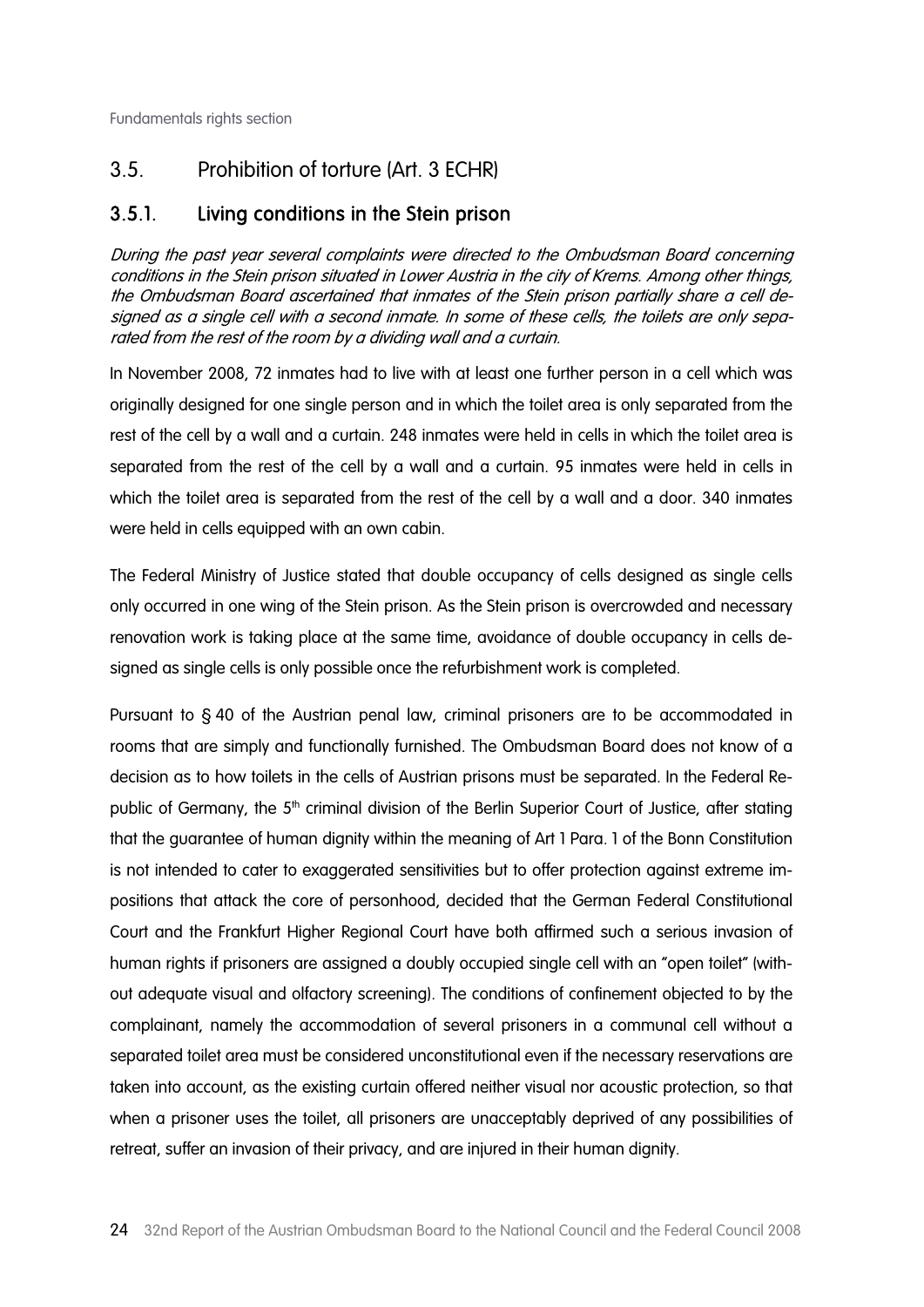It is in this spirit that the Ombudsman Board believes that § 40 of the penal law must be read, so that the present accommodation constitutes a case of maladministration. Even if the OB by no means wishes to imply that prisoners were subjected to demeaning treatment, the judicature of the European Court of Human Rights must be pointed out, which starts out from minimum standards for prison conditions.

### 3.6. Right to respect for private and family life (Art. 8 ECHR)

#### 3.6.1. Right to the correct spelling of the last name

During an investigation procedure the Ombudsman Board had to ascertain that last names are often incorrectly written by authorities, as the diacritics over the respective letter of the last name are lacking.

Art. 8 ECHR contains a constitutionally guaranteed right to respect for private and family life. In view of the relevant legal practice of the Constitutional Court as well as of the European Court of Human Rights, there can be no doubt that the right to respect for private life also includes a constitutionally guaranteed right to respect for one's own name. From the aspect of constitutional law one must therefore ask whether the range of protection of the right to respect for one's own name also includes the law that first and last names must be reproduced in correct characters by authorities.

The Ombudsman Board already indicated the important arguments in favor of this view in its 2006 annual report. Unfortunately, the competent authorities did not take suitable measures, such as the introduction of software and hardware for the Federal service that can correctly store and reproduce diacritics. For this reason, the Ombudsman Board ascertained a case of maladministration in December 2007. The Federal Government was advised to change the software and hardware used in the Federal service and to ensure the correct writing of the names of persons step by step.

In its reaction, the Federal Chancellery admitted such faults, but also announced a modification. The problem was repeatedly discussed in meetings of experts, some Federal Ministries already presented concrete implementation plans. It is not foreseeable at present when the Ombudsman Board's recommendation will be fully implemented.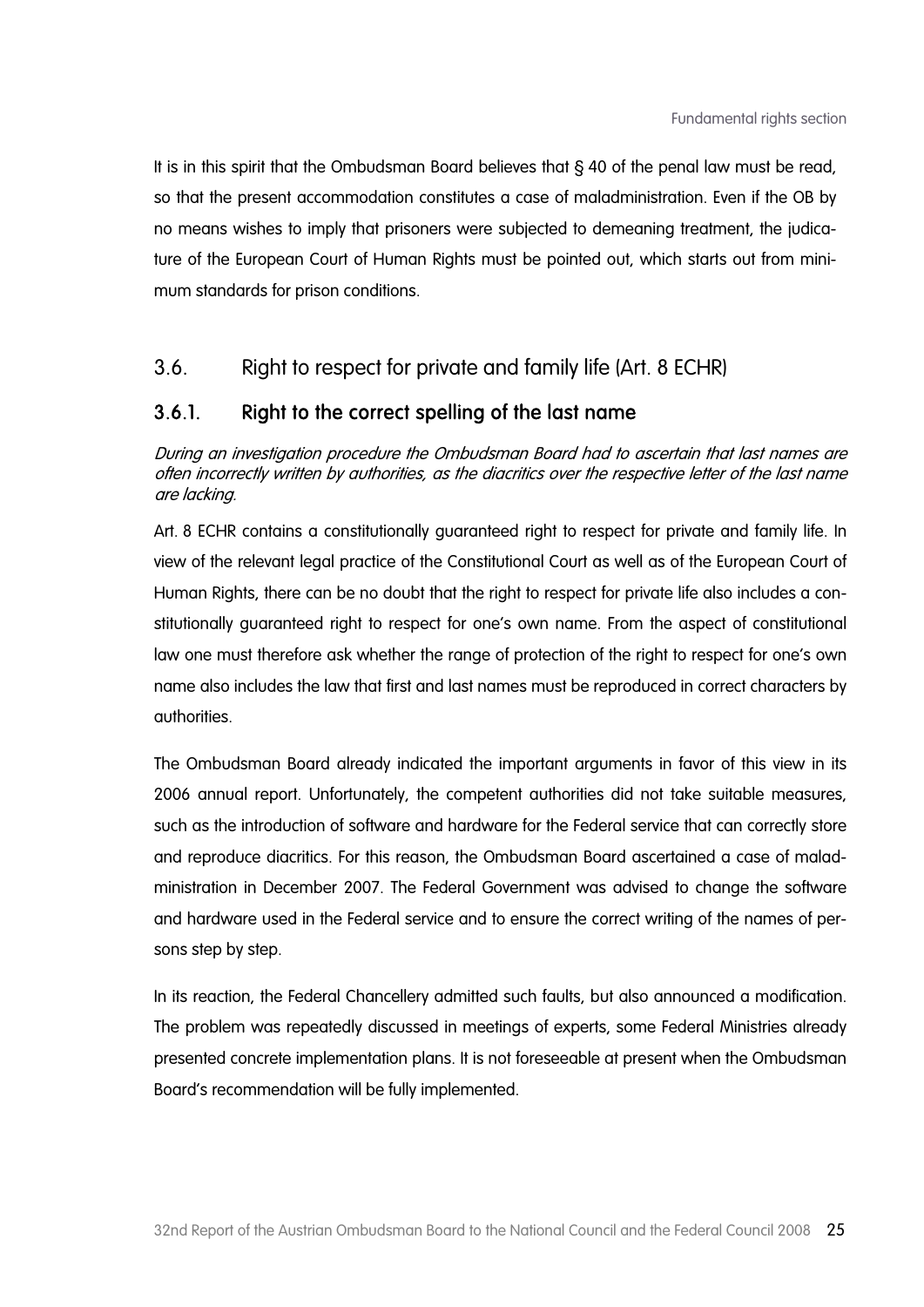#### 3.6.2. Extradition of the wife of an Austrian citizen

The Indian citizen N.N. complained to the Ombudsman Board about the duration of her proceedings for the granting of a residence title for relatives. The complainant had first entered Austria with a visa that was valid for six months. She hoped that the proceedings for the granting of a residence title would be concluded during this time. The enquiries of the Vienna Federal Police Headquarters concerning a possible residence marriage dragged on for months. In the meantime, her first child with her Austrian husband was already born in Austria. The Vienna Federal Police Headquarters nevertheless initiated extradition proceedings.

The criteria that the Constitutional Court lays down for a further legal stay in Austria are, *inter al.*: duration of stay, actual existence of family life and its intensity, degree of integration (relationships with relatives and friends, education, participation in social life, employment), no criminal record.

Taking these criteria into consideration, the initiation of extradition proceedings appears arbitrary. Close family ties exist, as the husband of N.N. is an Austrian citizen and their child is thus also an Austrian citizen. She herself entered Austria legally and was entitled to hope that the residencetitle proceedings would be concluded within the half-year validity of her visa. The criteria of no criminal record, adequately assured means of subsistence as well as a secured accommodation situation are also fulfilled according to the information at hand. The marriage took place at a time when the complainant resided in Austria legally. Only the circumstance that she remained – for understandable reasons – in Austria after the expiration of the visa can be an accusation against her from a legal point of view.

The Federal Ministry of the Interior notified the Ombudsman Board twice between September 2007 und April 2008 that there are no objections to the granting of a residence title from the point of view of the Police. In July 2008, the Vienna Federal Police Headquarters suddenly initiated extradition proceedings against the complainant. This decision violates the protection of private and family life guaranteed by the Austrian constitution. It seems extremely improbable that a Supreme Court would confirm the authority's extradition decision. As already mentioned, practically all the criteria speak for the complainant. Moreover, the Ombudsman Board considers it unacceptable that the complainant must now struggle through proceedings in all instances in order to avert extradition at the supreme courts in the end. No comprehensible reasons for the turnaround in the authority's' decision were given to the Ombudsman Board.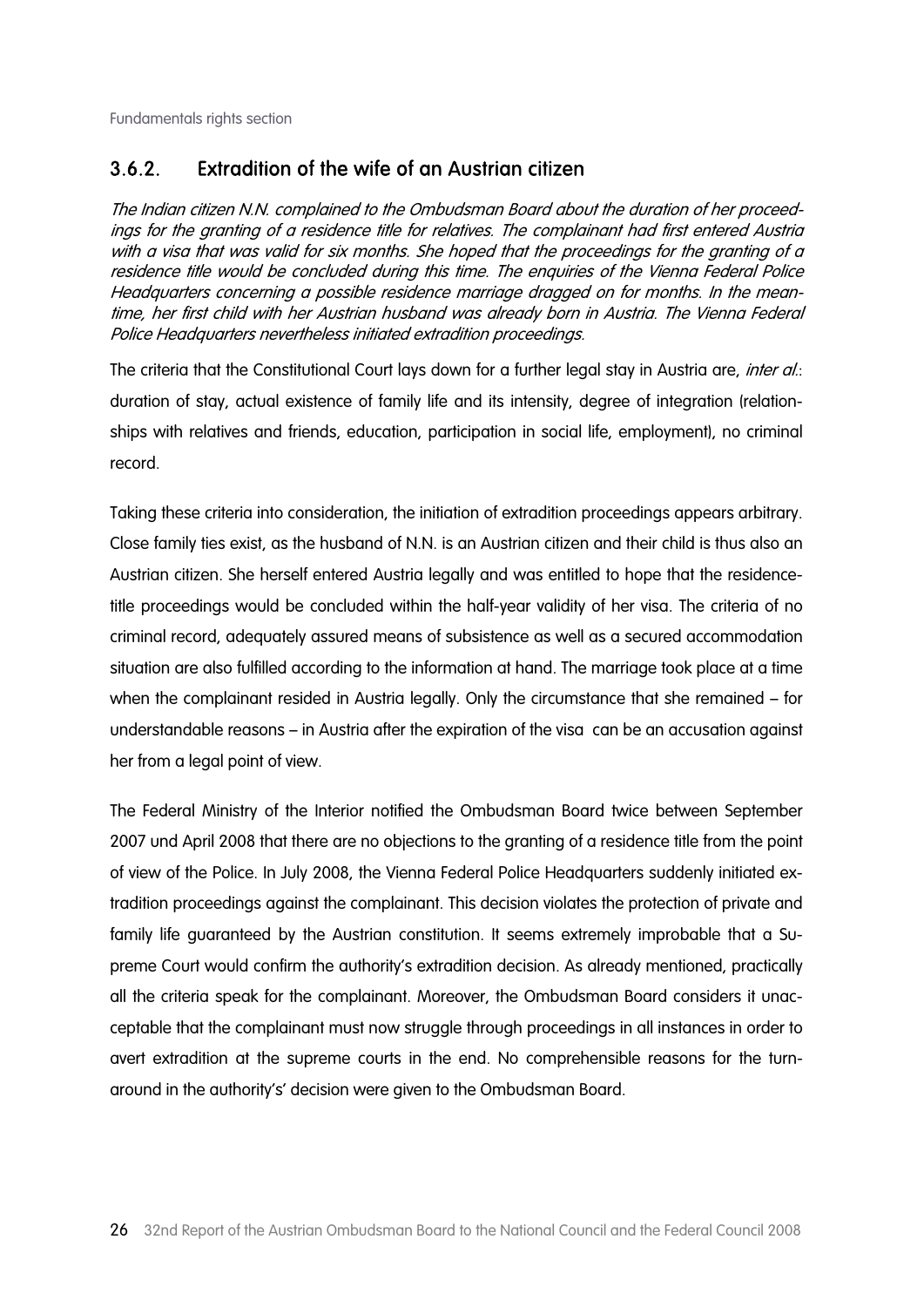### 3.7. Antidiscrimination

### 3.7.1. Discrimination based on nationality or ethnicity

#### 3.7.1.1. Families of foreign citizenship have problems receiving family allowances

Families of foreign citizenship living in Austria are particularly often affected by problems in receiving the family allowance. As an example, the family allowance is often limited to an unjustifiably short timeperiod. In other cases, foreign families sometimes have to wait for years before their claim to family allowance is established. Further problems concern the retroactive granting of a family allowance for so-called "late-born" children.

Already in October 2006, the Ombudsman Board noted that a shorter time limitation of the family allowance for families of non-Austrian origin constitutes a case of maladministration. Nevertheless problems continue to arise in practice. As an example, a family where the mother comes from Colombia was only granted the family allowance for the younger son for four years. For the elder son, it was granted – as usual – until the  $18<sup>th</sup>$  year of life. In another case in which the father is not an Austrian citizen, the family allowance was only granted for 6 months and the mother left in doubt as to the reason why a further granting was refused. This posed a huge financial burden on the family as with the discontinuation of the family allowance the childcare benefits and the insurance protection would have been discontinued as well. In both cases the Ombudsman Board was successful and the family allowance was granted without a special time limitation. No explanation for the short time limitations was given to the Ombudsman Board.

The official procedure on the claim to family allowance poses another problem for many foreign families as the duration is sometimes extremely long. Foreign families sometimes wait two years and more for their claim to a family allowance to be granted which they were in some cases first refused. In the proceedings, the families are sometimes also asked to produce documents in a quantity and quality that is as such not necessary for the procedure.

These cases could quickly be settled after the intervention of the Ombudsman Board. As the Federal Ministry of Health, Family, and Youth admitted, an investigation of possible fake selfemployment had been done, although it would not have been necessary, namely whenever the permanent residence and the center of vital interests as well as sufficient means of subsistence are established. The problems thus evidently resulted from ambiguities regarding the legal prerequisites of the course of family allowances, in particular in the case of families who have moved to Austria from the new EU member states.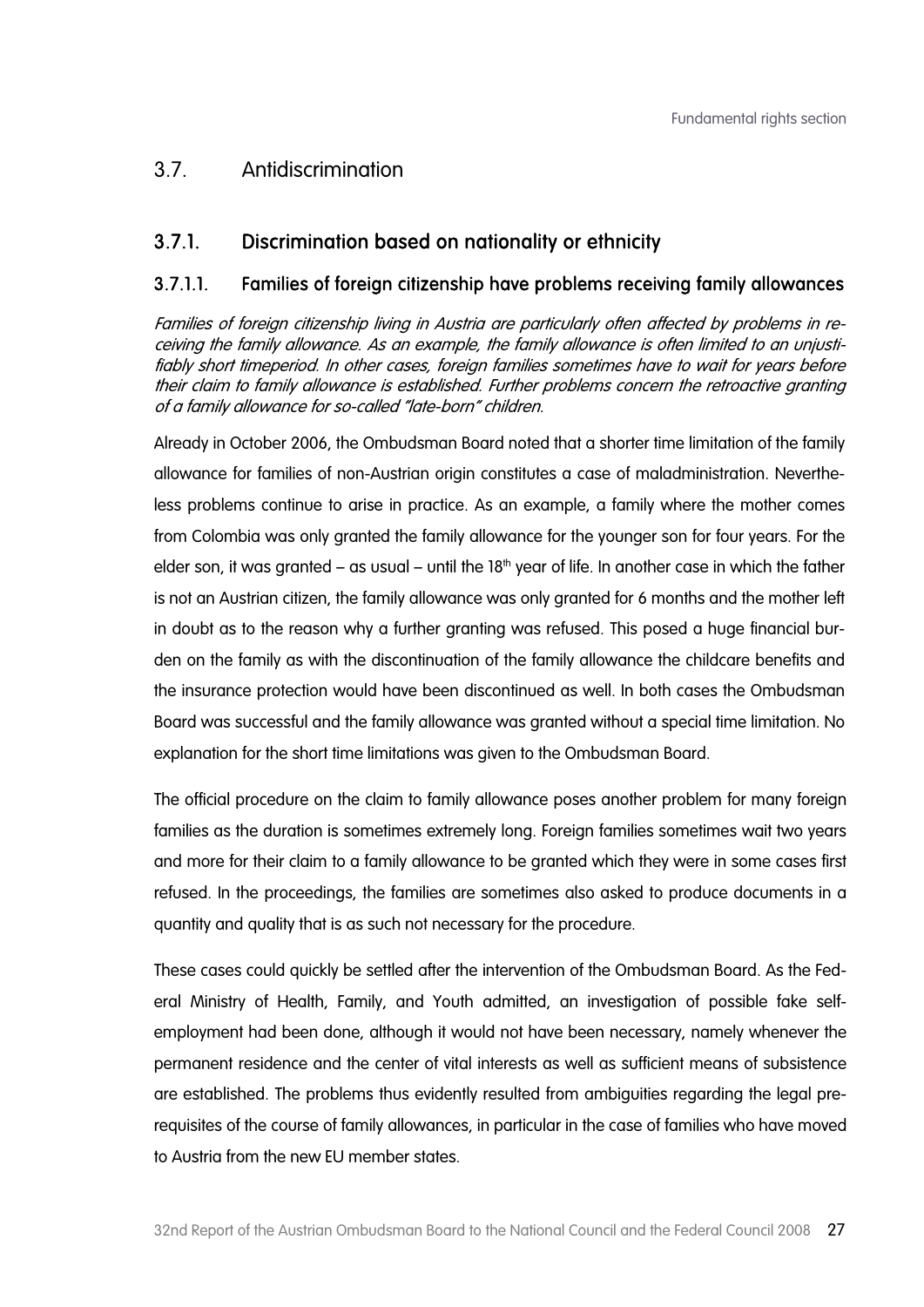A further problem concerns the family allowance for so-called "late-born children" of third-country women with a valid residence title. These families can only apply for a family allowance when the residence title for their child is issued. In some cases, this takes a considerable amount of time, which in itself constitutes a great financial burden for the family involved. An amendment has made sure that the family allowance and the childcare benefits must be granted retroactively from birth if there is a residence title. In one case, however, the authority unjustifiably demanded confirmations of the domestic embassy for the retroactive granting and/or did not meet its duty to explain how the application form must be completed correctly.

#### 3.7.1.2. Discrimination and violation of EC law: Carinthian baby allowance

EC law prohibits the discrimination of EU citizens. According to the legal practice of the ECJ, a member state discriminates against the citizens of the other member states if it makes the payment of a birth and maternity allowance dependant on the fact that the recipient has already lived in its territory before. The Ombudsman Board has ascertained that the restriction of the Carinthian baby allowance to Austrian families with at least two years of residence in Carinthia constitutes a case of maladministration.

Ms. C. is an EU citizen of non-Austrian nationality and has been living in Carinthia for some time. She became a mother a short time ago. She was refused the Carinthian baby allowance, which constitutes a one-time financial benefit from the Province for the parents of newborn children. According to the directive then in force it was only provided for Austrians who had resided in Carinthia for at least two years. After calling on the Ombudsman Board, payment of the Carinthian baby allowance to Ms. C. was still refused. She did, however, receive the corresponding amount by a check with the title "support for the family". Officials stated that Ms. C. was not allowed to receive a baby allowance because of the directive of the Carinthian Provincial Government in force, but that she should be indemnified all the same.

The Ombudsman Board on 18 April 2009 unanimously held that the directive of the Carinthian Provincial Government and the procedure of the authority constitutes a violation of EC law and therefore a case of maladministration. The Ombudsman Board stated that the EU member states do not have complete liberty in designing their systems of social security, but are bound by the principle of equal treatment of Community law. This also applies to the granting of private-sector promotions and subsidies.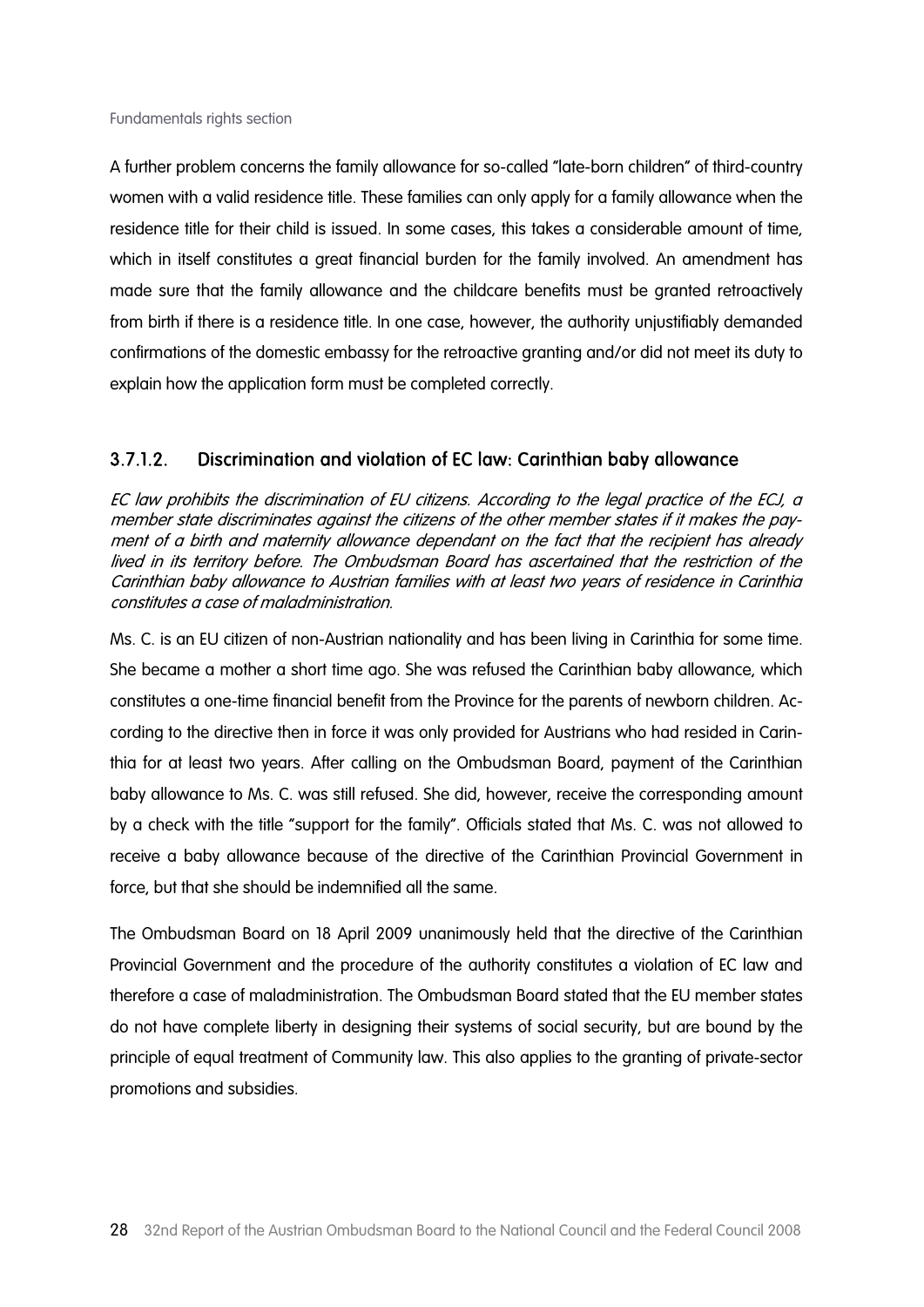Art. 12 EC Treaty prohibits any discrimination of EU citizens for reasons of citizenship. Pursuant to Art. 3 Reg. (EEC) No. 1408/71, EU citizens who live and work in Austria and the members of their family must be treated the same as Austrian citizens with regard to social-security benefits. Art. 7 Para. 2 Reg. (EEC) 1612/68 further provides that employees who are citizens of a member state enjoy the same social and tax benefits in the territory of a member state as domestic employees do. The requirement of equal treatment also applies to families from the EEA as well as Switzerland.

According to the rulings of the ECJ, a member state discriminates against the citizens of the other member states if it makes the payment of birth and maternity benefits contingent upon the requirement that the recipient has lived in its territory before. Such a regulation constitutes a violation of Art. 7 Para. 2 of Reg. (EEC) No. 1612/68, of Art. 52 of the EC Treaty as well as of Reg. (EEC) No. 1408/71 (ECJ, Rs C-111/91, Commission vs. Luxemburg).

The Ombudsman Board therefore recommended to the Carinthian Provincial Government that it should quickly bring its subsidy directive into conformity with EC law. As a reaction to the investigation of the Ombudsman Board, the Carinthian baby allowance was extended to families from the EU and EEC area as well as from Switzerland. The Ombudsman Board's recommendation to delete the residence clause that demands at least two years of residence in Carinthia without replacement, as it constitutes an indirect discrimination, has not yet been followed by the Carinthian Provincial Government.

At present, besides this case, an ex officio examination in other *Bundesländer* (Burgenland, Upper Austria, Salzburg, and Vienna) that also make the payment of comparable family benefits from the Provincial budget contingent upon a minimum period of residence is also pending before the Ombudsman Board. As a result of the examination, one Province, the Burgenland, has already changed its law and repealed the condition for subsidy of a minimum one-year residence of the Province criticized by the Ombudsman Board.

#### 3.7.1.3. Discriminatory treatment by police officers

A complainant felt that she had been discriminated by the conduct of police officers and their way of expressing themselves during an official action. The Cypriote citizen N.N. was on a oneweek stay in Austria together with her two children and her husband, who is an Indian citizen.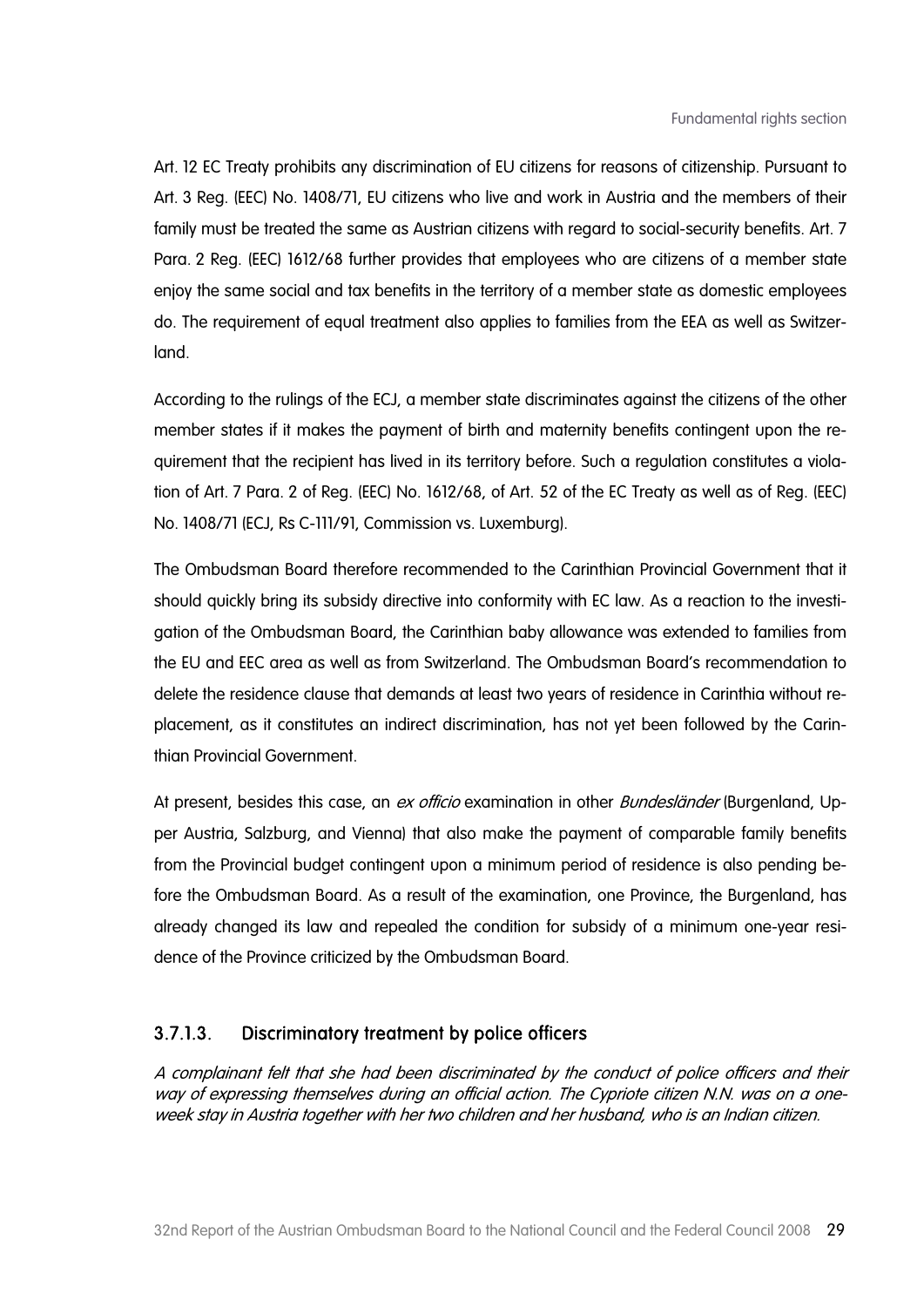Owing to her lacking knowledge of German, the complainant was not able to give a "verbatim" account" of the insulting statements the police officers made. But as N.N. is professionally concerned with discrimination and racism as a university professor, the Ombudsman Board had no reason to doubt the credibility of her statement. She had felt discriminated "by the hostility" of the police officers during the official act that, for example, showed itself in "threats" by the officers to take the complainant and her family to the police station that lasted almost 10 minutes. The complainant gained the impression that the officers had above all treated her and her family in such an unfriendly manner because of her "southern appearance".

The regulation based on the Law on the Security Police stipulates that police officers in fulfilling their duties must refrain from everything that could cause the impression of discrimination because of skin color and/or national or ethnic origin. This could not be convincingly demonstrated by the comments of the Federal Ministry of the Interior. The Ombudsman Board therefore requested the Federal Ministry of the Interior to emphasize this topic in further training for the police forces.

According to a report of the EU Commission, Austria is the country with the worst assessment in the category "Directive not transposed at all" regarding the application of the relevant directive 2004/38/EC concerning the right of the citizens of the Union and their family members to move freely and reside in the territory of the member states. The Ombudsman Board will therefore continue to observe the development of laws in Austria regarding the implementation of the directive.

### 3.7.2. Discrimination based on religion or belief

#### 3.7.2.1. Freedom of religion and autopsies

The basic right to freedom of religion also includes the freedom to exercise one's religion by observing religious customs. If the relatives of a decedent argue against an autopsy for religious reasons, it may only be performed if this is necessary in particular for reasons of health protection. In any case, the persons concerned must be comprehensively informed about a necessary autopsy.

The son of the complainant had a brain damage since birth and died at the age of nine months in the Vienna General Hospital. The parents are adherents of the Islamic faith and turned to the Ombudsman Board, as they felt their religious feelings had been injured by the procedure of the hospital regarding the autopsy of their son. Immediately after the death of their son, they had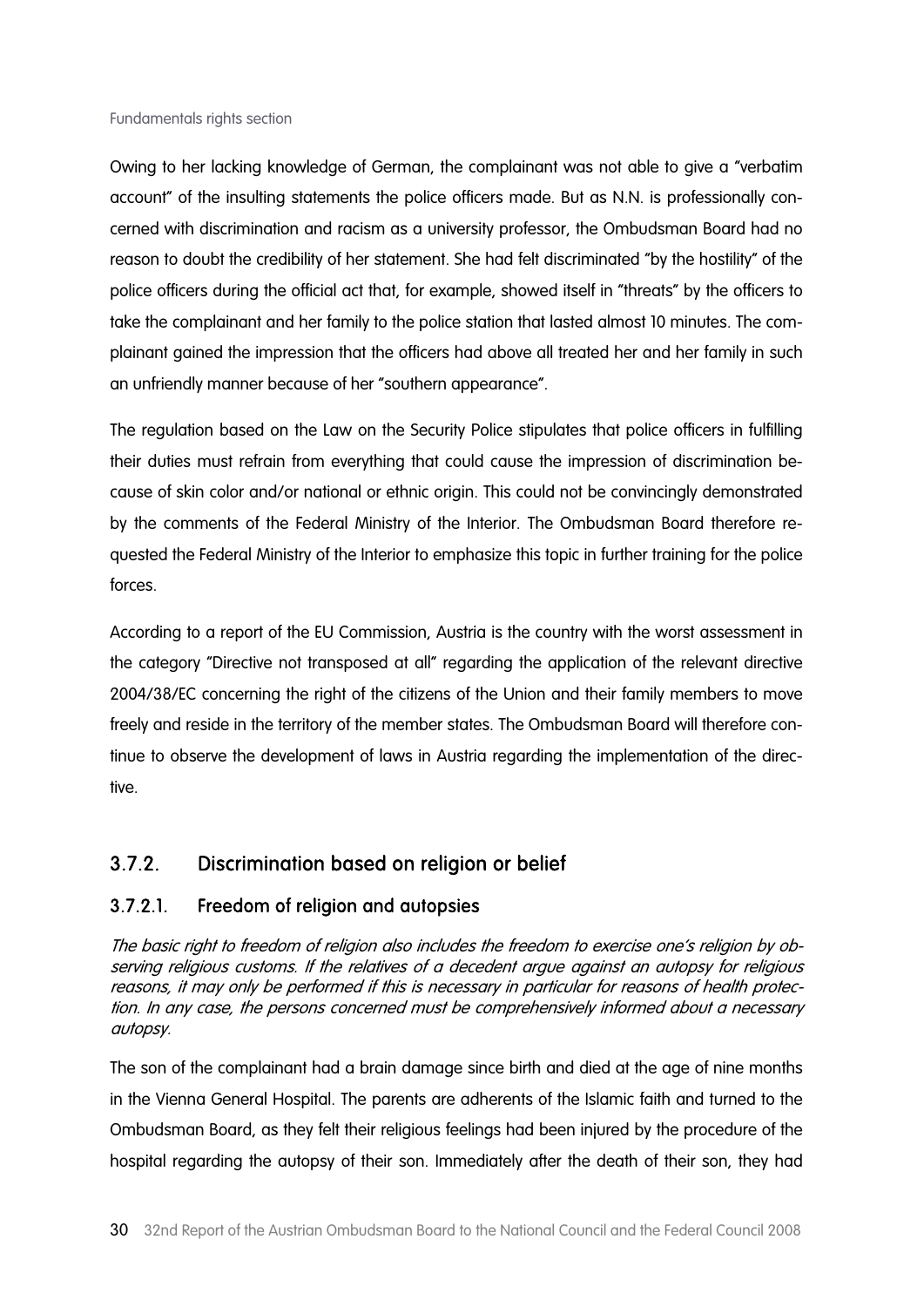emphatically pointed out to the hospital personnel that they did not want an autopsy for religious reasons. A doctor informed them the next day, that a postmortem examination had to be performed on the corpse in order to be able to ascertain the exact cause of death and expressly assured them that no full autopsy, but only a small incision in the abdominal wall would be performed. The corpse was released one day later than agreed upon, and without further explanations of the type and extent of the postmortem examination. During the ritual washing of the dead, the parents saw that the corpse of their son, despite an assurance to the contrary, had been subjected to a complete autopsy. It was only one week after burial that the parents learned that the entire brain had been removed during the autopsy, so that it was not the complete corpse of the child that had been buried. In addition to the tragic loss of her son, the complainant now had to deal with the circumstance that she had not buried her son according to her religious customs, which is why she felt that the hospital had deceived her with respect to the type and extent of the postmortem examination.

This tragic case affects the fundamental basic right to the freedom of religion. This basic right, anchored in Art. 14 of the 1867 constitution and Art. 9 of the European Convention on Human Rights, in particular includes the freedom to practice one's religion by observing religious customs. Restrictions are only permissible if provided for by law and necessary and reasonable in a democratic society to pursue a legitimate goal, e.g. the protection of the health of the population or the subject of the basic rights.

The legal regulations furthermore provide that the corpses of patients who died in public hospitals must be autopsied if the autopsy was directed by the medical police or a court, or is necessary to safeguard other public or scientific interests. This can be the case particularly because of diagnostic unclarity. If none of these cases apply and the decedent has not agreed to an autopsy while alive, an autopsy may only be performed with the consent of the closest relatives.

Any autopsy against the wishes of the relatives who see themselves unable to grant their consent for religious reasons is an intrusion in the freedom of religion. An autopsy against the wishes of the family is only permissible if the objective pursued by the autopsy, health protection in this case, is of greater importance than the intrusion in the freedom of religion. This is the case, for example, if the cause of death is not adequately explicable or if there are diagnostic unclarities. In this case, the autopsy contributes to the determination of the exact cause of death and to the gaining of important knowledge for similar diseases in the future. The comments of the Vienna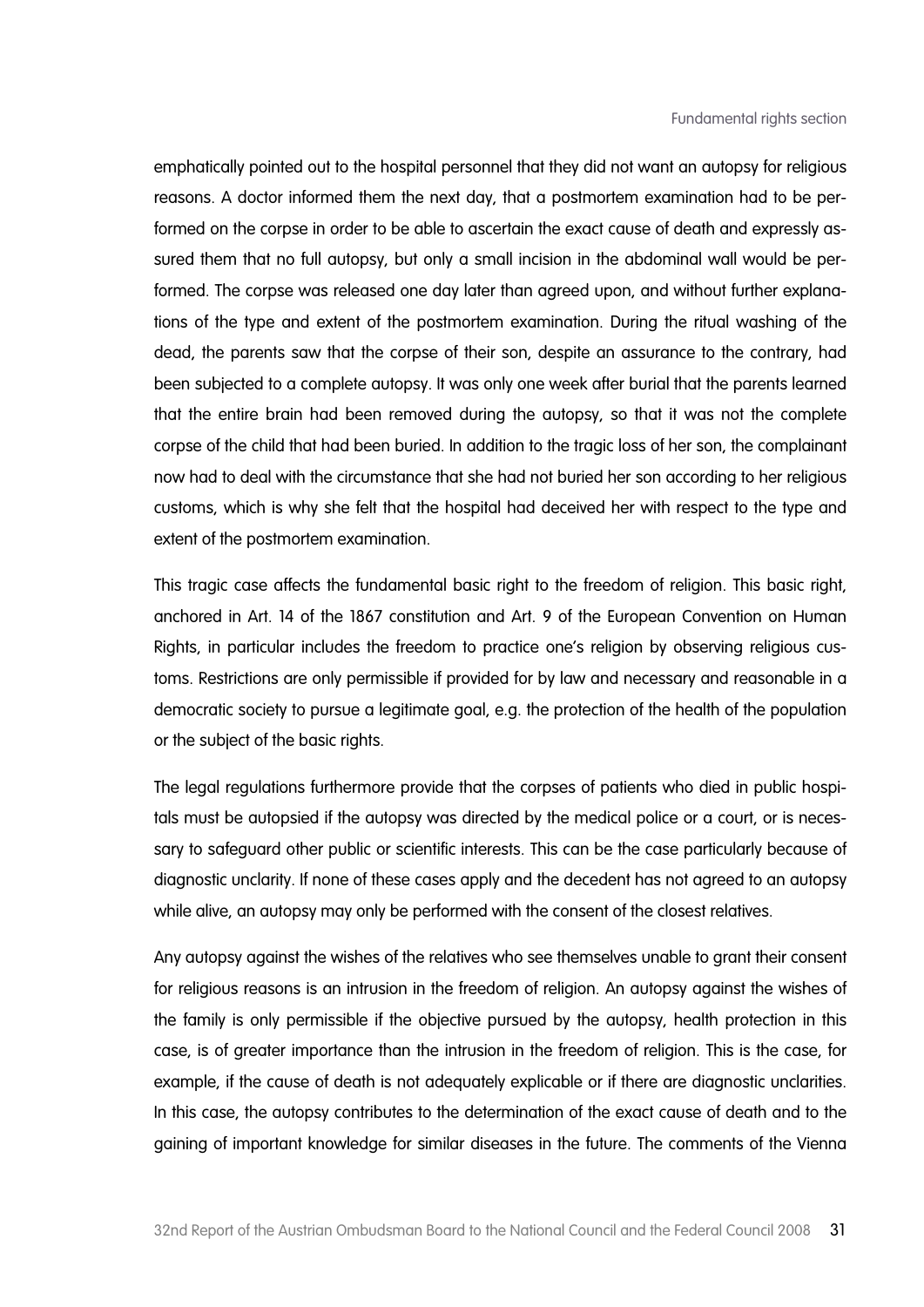General Hospital indicated that the sudden cause of the baby's death could not be sufficiently explained by the findings available, which is why an autopsy was necessary.

This was also unobjectionable in the light of the freedom of religion. But the investigation procedure of the Ombudsman Board showed severe shortcomings concerning the information and communication about the autopsy. The complainants were incorrectly informed about the type and scope of the postmortem examination by the hospital. If the necessity of a more comprehensive autopsy only appeared later, the hospital would have had to so inform the parents voluntarily and immediately. This did not occur and therefore constitutes a violation of a fundamental patient's right and the duty of physicians to divulge information. In its comments, the General Hospital acknowledged that mistakes were made, admitted these in a meeting with the parents, and apologized. General improvements in this area were announced by the hospital management as a consequence of this tragic case.

#### 3.7.3. Discrimination based on lacking communication infrastructure

#### 3.7.3.1. Application procedure for a position as an intern

The possibility of communication via the Internet must not be made a condition of application in an application procedure. People without Internet access must also, as an example, have the possibility to apply for a position as an intern.

An applicant for an internship informed the Ombudsman Board that in the procedure carried out by the Lower Austrian Provincial Government, applications are only possible by Internet. The Ombudsman Board initiated an investigation procedure in this matter and considered it discriminating that the possibility of communication via the Internet and thus personal Internet access becomes a condition of application.

As a result of the investigation procedure the Lower Austrian Provincial Government will in the future point out in information material that application forms can also be requested in writing or by telephone and sent in by mail. It must be assured that persons with no personal Internet access also have the possibility of applying for an internship at all.